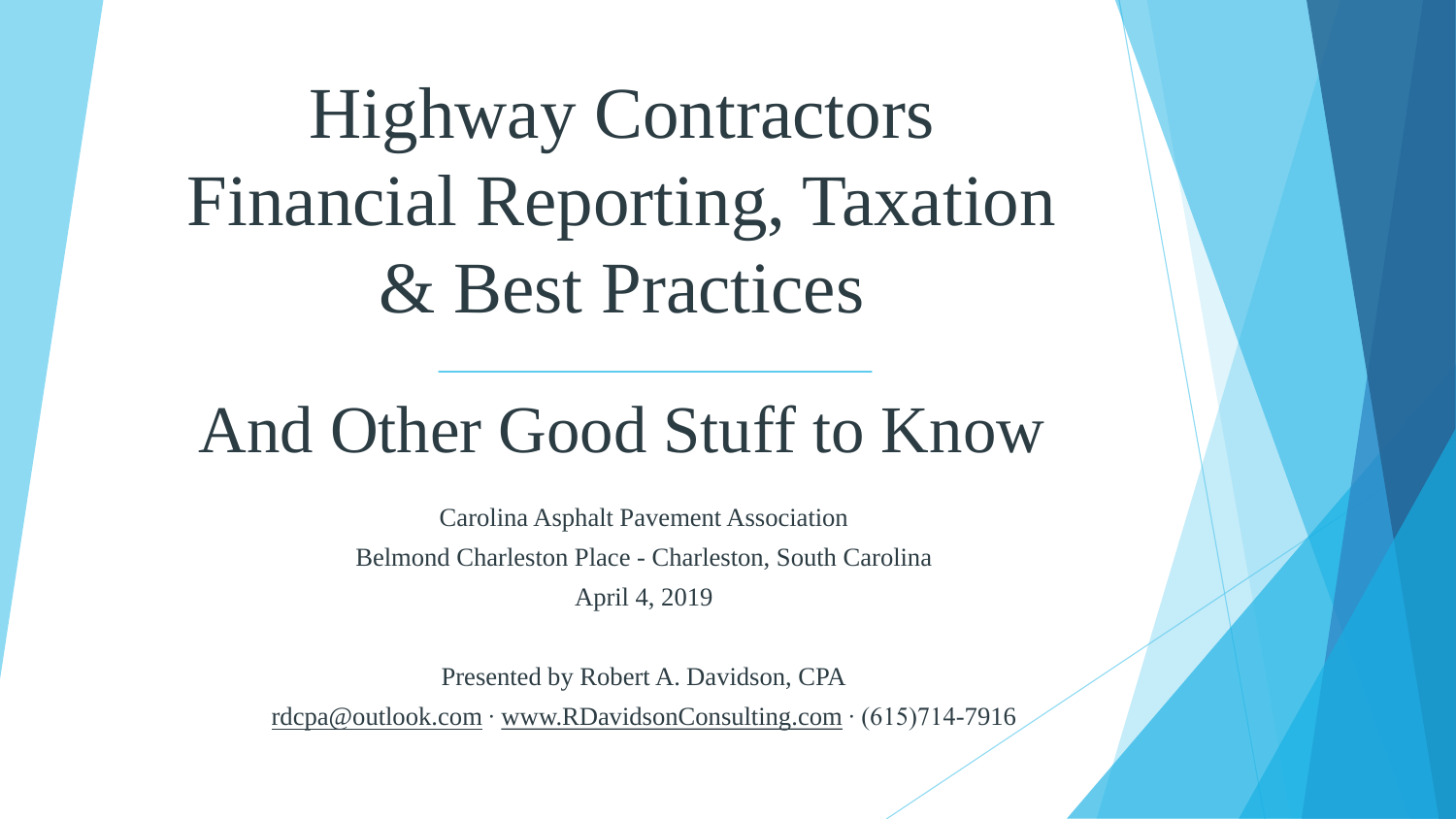Highway Construction Industry Overview & Trends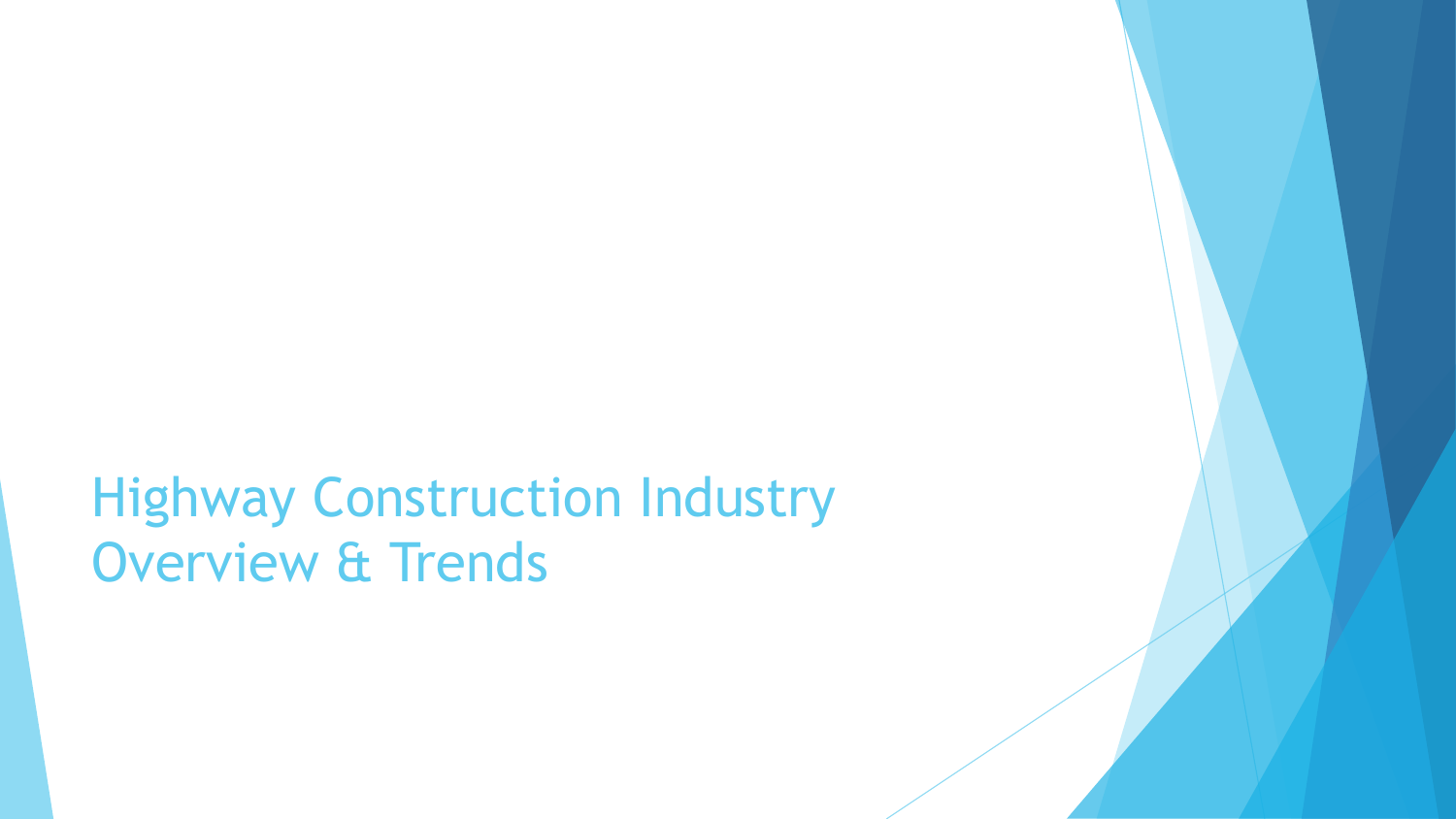### 1. Current trends, observations and "ignorant" predictions

- a. Construction economy is good but always practice "cautious optimism"
	- 2017 and 2018 were the best years since 2007 most contractors reported good profits and increased backlog for 2019-20
	- About 10% of heavy highway contractors still reporting an operating loss (per Travelers database)
	- Government budget issues are still looming 12 States and Federal government are "technically insolvent"
	- Construction industry generally has a recession every 5 to 7-year period – plan for a slow-down in 2020-2021?
	- Housing prices vs. wages have reached 2007 bubble level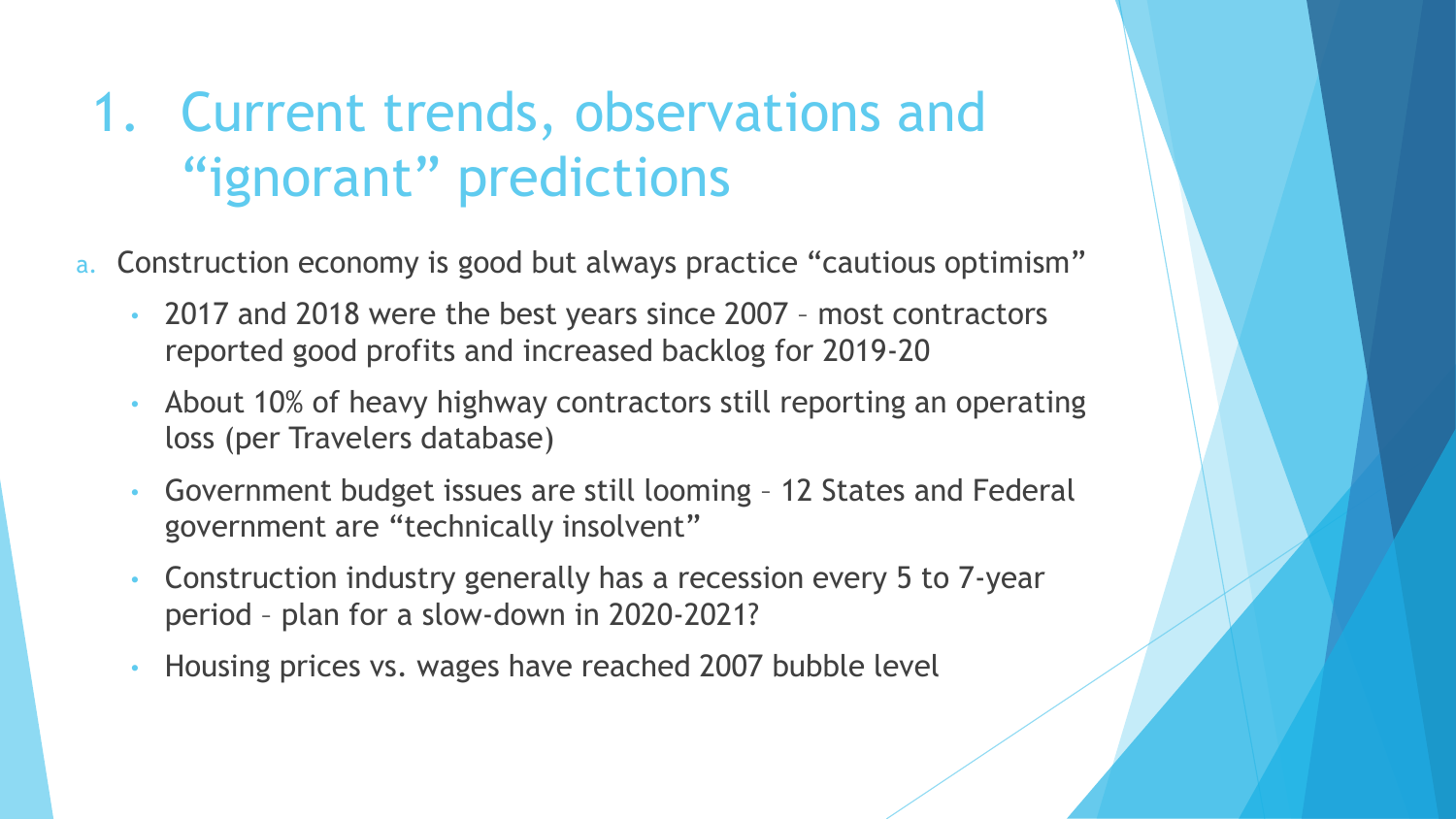- b. Heavy highway, asphalt paving, utility and infrastructure contractors continue to do better than other construction specialties
	- Profit margins are tight in some regions, but better than general contractor building industry
	- Bid prices remain low and competitive in certain areas foreign contractors have kept prices tighter in some states (NC, TX, FL, CA)
	- FHWA statistics released in June 2019 report highway construction costs are up 74.8% (1.7485 index) from 2003 through 2018

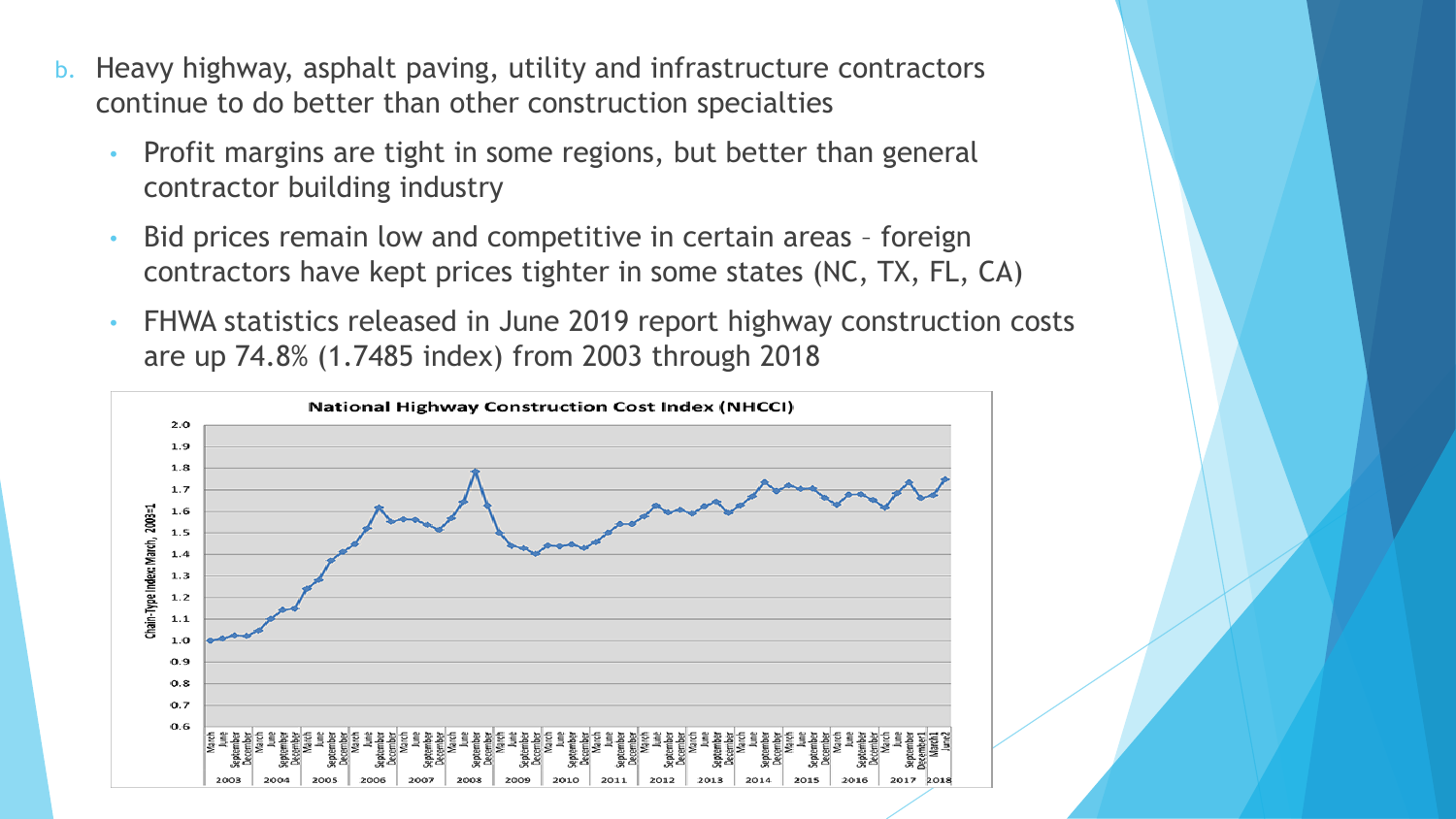• Significant components of 74.8% NCCI Index increase – percent change in cost from 2003 through 2018 (Federal Reserve Data)

| <b>Federal Highway Administration</b>           |            |  |  |  |  |
|-------------------------------------------------|------------|--|--|--|--|
| National Construction Cost Index - 2003-2018    |            |  |  |  |  |
| 15-Year Costs of Construction Index             |            |  |  |  |  |
|                                                 | % Increase |  |  |  |  |
|                                                 | in Costs   |  |  |  |  |
| <b>National Highway Construction Cost Index</b> | 74.8%      |  |  |  |  |
| Key cost components:                            |            |  |  |  |  |
| Wages                                           | 42.6%      |  |  |  |  |
| Liquid asphalt                                  | 106.4%     |  |  |  |  |
| Diesel $#2$                                     | 97.6%      |  |  |  |  |
| Cement                                          | 63.8%      |  |  |  |  |
| Crushed limestone                               | 95.8%      |  |  |  |  |
| Construction equipment index                    | 44.2%      |  |  |  |  |

• Federal gas tax of 18.4 cents has not increased since 1993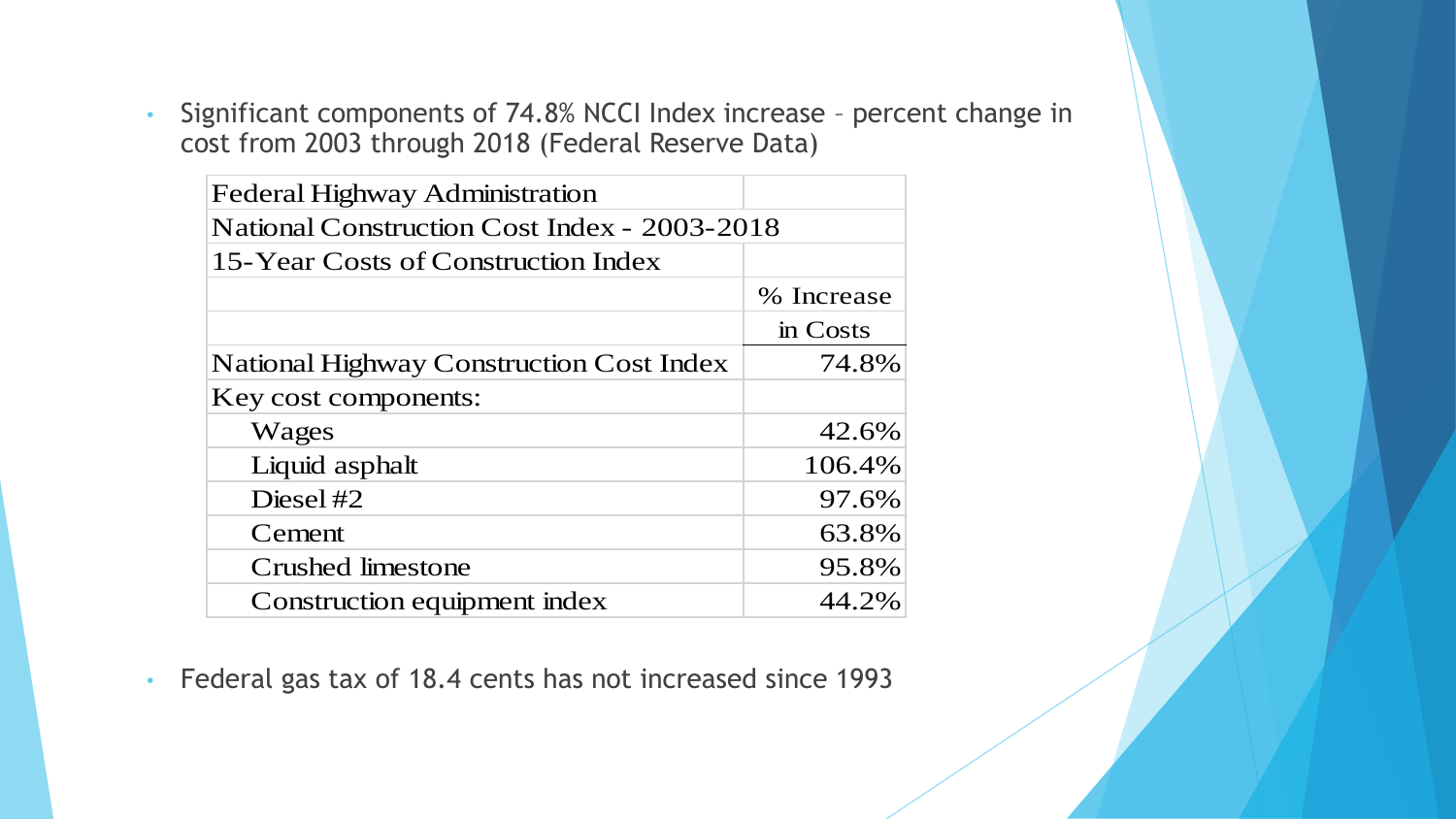- Adjusted for the 74.8% NCCI index **15-years – since 2003**:
	- ➢ Federal gas tax of 18.4 cents should be 32.16 cents
	- ➢ Tennessee gas tax of 20 cents should be 34.96 cents (increased to 26 cents in 2019)
	- ➢ South Carolina gas tax of 16 cents should be 27.9 cents (increase to 28 cent by 2023)
	- ➢ North Carolina gas tax of 35 cents is highest in Southeast
- Vehicle mpg efficiency has reduced gas consumption and gas tax per mile by about 29% in 15 years
- Combined federal and state gas tax "user fees" to ride on the highway is at least 50% cheaper per mile than it was in 2003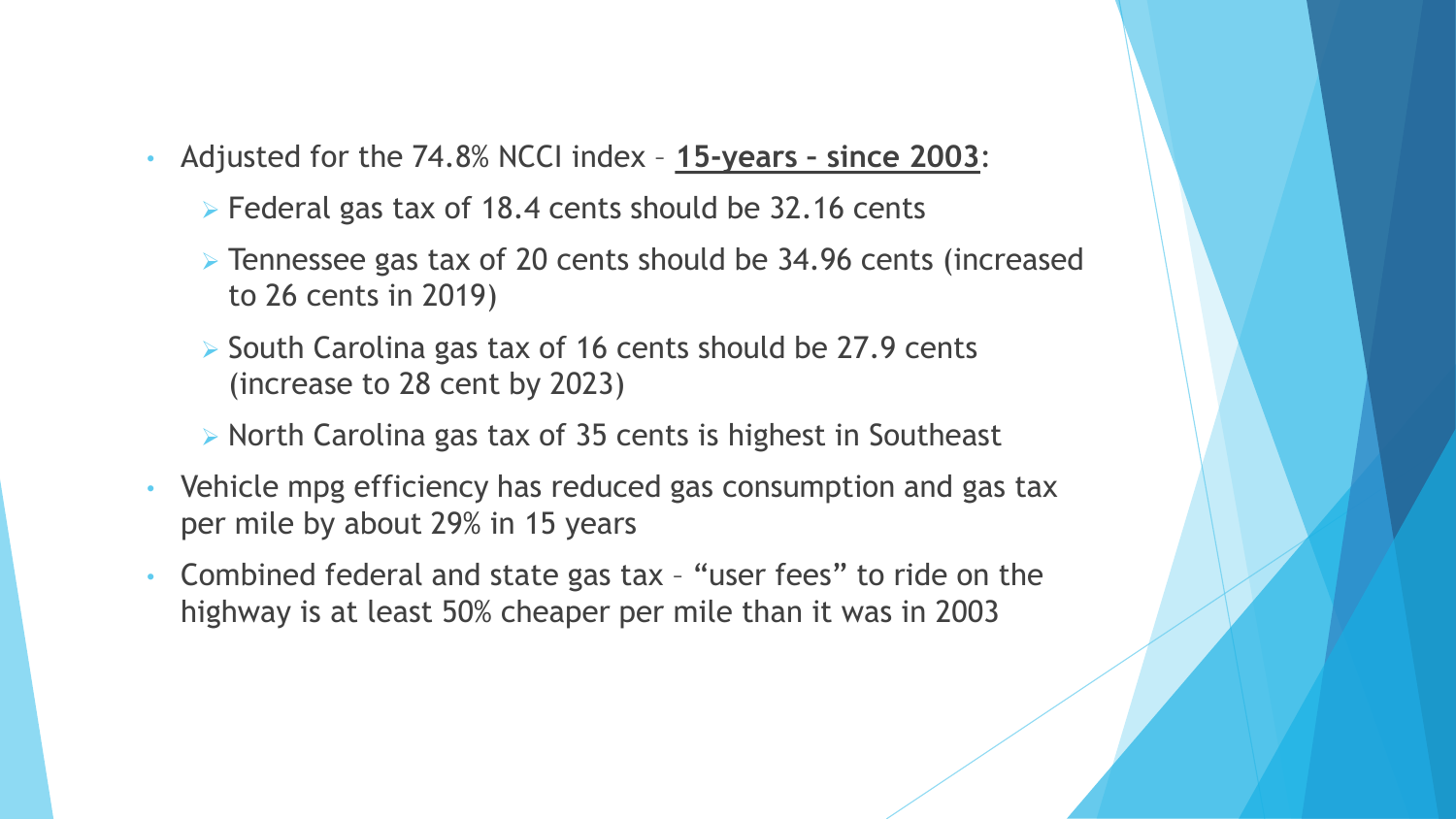#### c. AGC / FMI Contractor Survey

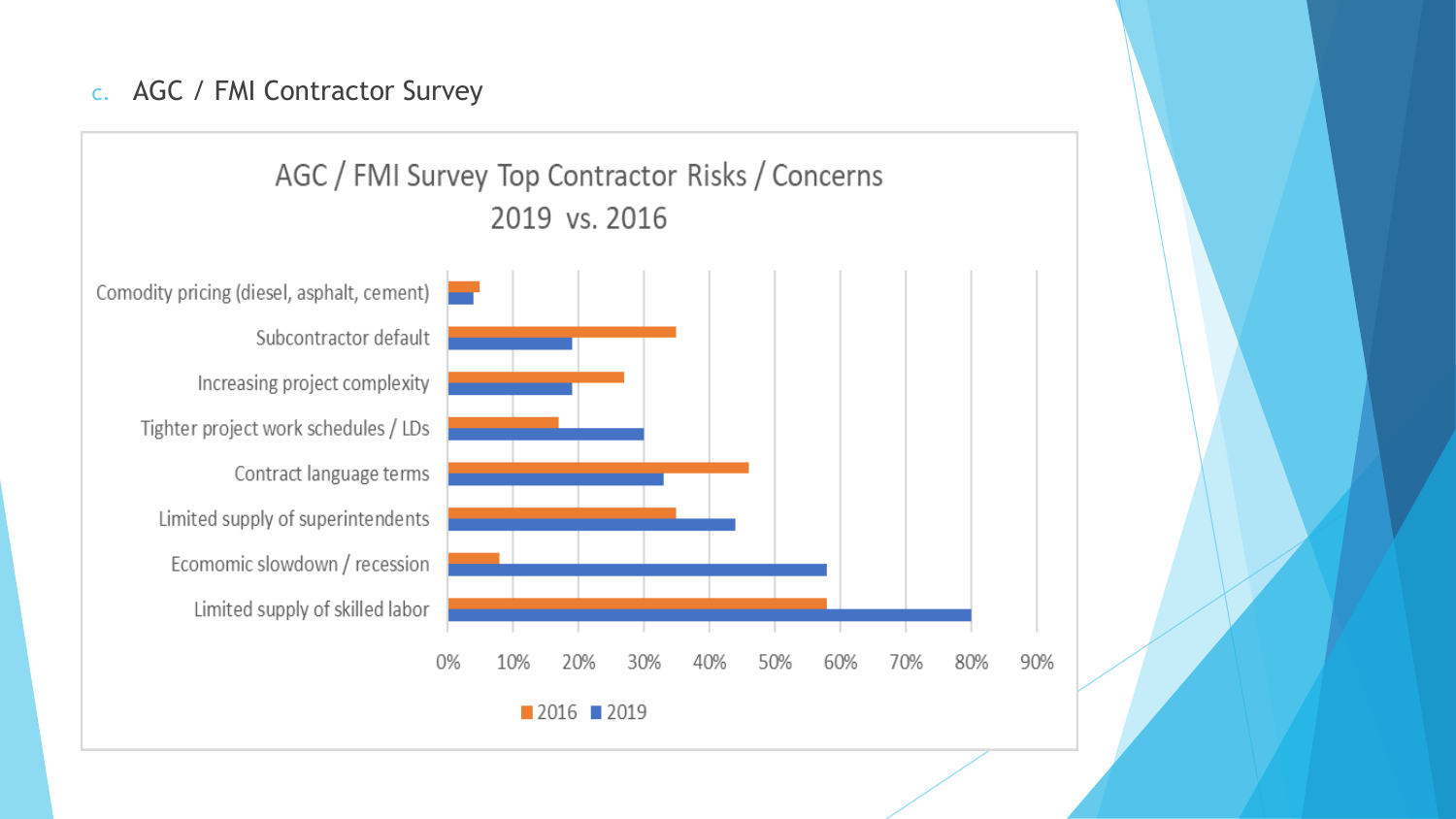![](_page_7_Figure_0.jpeg)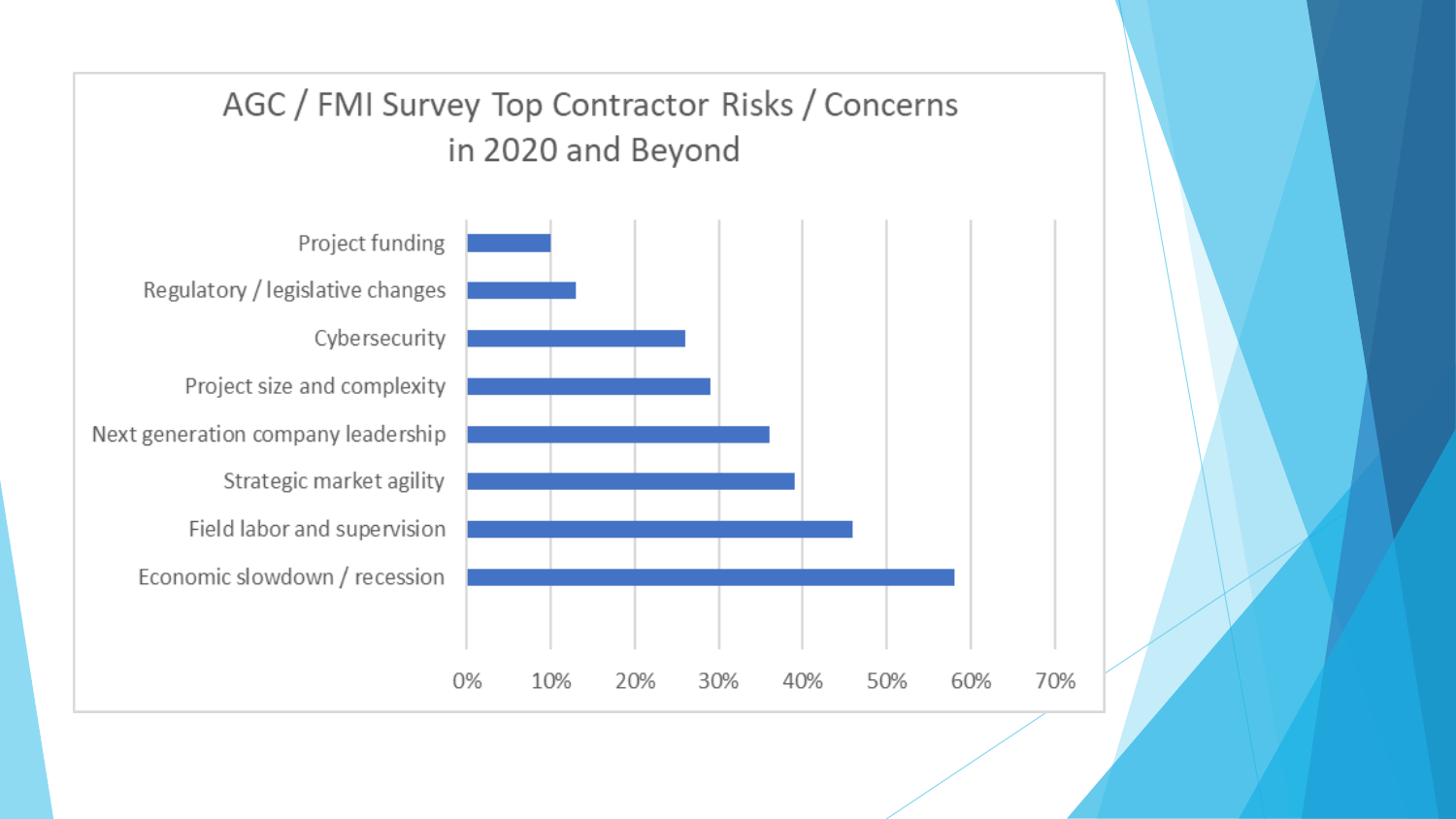- d. Surety bond credit is more difficult, but not as tough as it should be
	- Several significant contractor failures/surety claims reported in 2014-18 recent failures in NC, FL, MS, TN, TX & GA
	- Zurich is reporting a \$400 million bond loss in Canada for 2018-19
	- Big 6 sureties write 55% of surety bonds Travelers, Liberty, Zurich, CNA, Chubb & Hartford – loss ratio under 20% in 2017; Zurich 71% in 2019

| <b>Travelers Surety</b>                    |                             |                                |
|--------------------------------------------|-----------------------------|--------------------------------|
| <b>Highway and Bridge Contracts - 2017</b> |                             |                                |
|                                            | <b>Highways</b>             | <b>Bridge</b>                  |
| Number of contractors                      | 349                         | 186                            |
| Number of contracts                        | 1,959                       | 868                            |
| Total contract value                       | 34,000,000,000<br>\$        | 11,600,000,000<br>$\mathbb{S}$ |
| Average contract amount                    | $\mathcal{S}$<br>17,355,794 | $\mathcal{S}$<br>13,364,055    |
| Median contract amount                     | $\mathcal{S}$<br>5,000,000  | $\mathcal{S}$<br>3,000,000     |
| Average gross profit %                     | 9.7%                        | 11.1%                          |
| Contracts reporting profit gain            | 40%                         | 41%                            |
| Contracts reporting profit fade            | 39%                         | 38%                            |
| Contracts $> $100$ MM reporting fade       | 54%                         | 66%                            |
| Contract reporting gross loss              | 12%                         | 11%                            |
|                                            |                             |                                |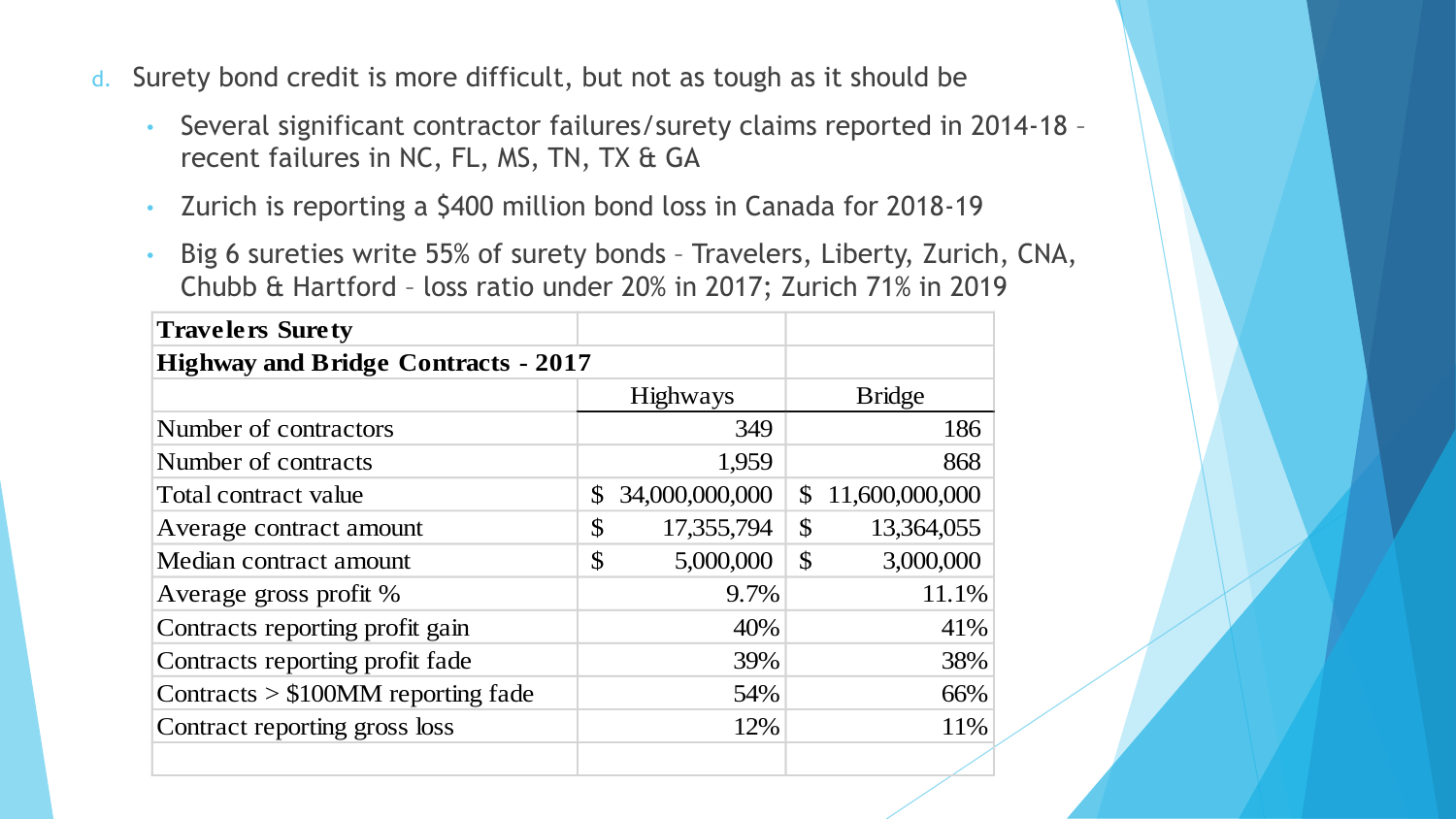- e. Industry consolidation is trending up
	- CFMA Survey in 2017 70% are considering strategic mergers, acquisition, sale or diversification
	- Market share ENR Top 100 Contractors in 2003 = 18%
	- Market share ENR Top 100 Contractors in  $2017 = 30\%$
	- US has 120,000 fewer contractors in 2017 than 2007
- f. More self-performed work less subcontracting specialty items
	- Industry-wide trend to increase revenue and margins
	- Main driver of consolidation trend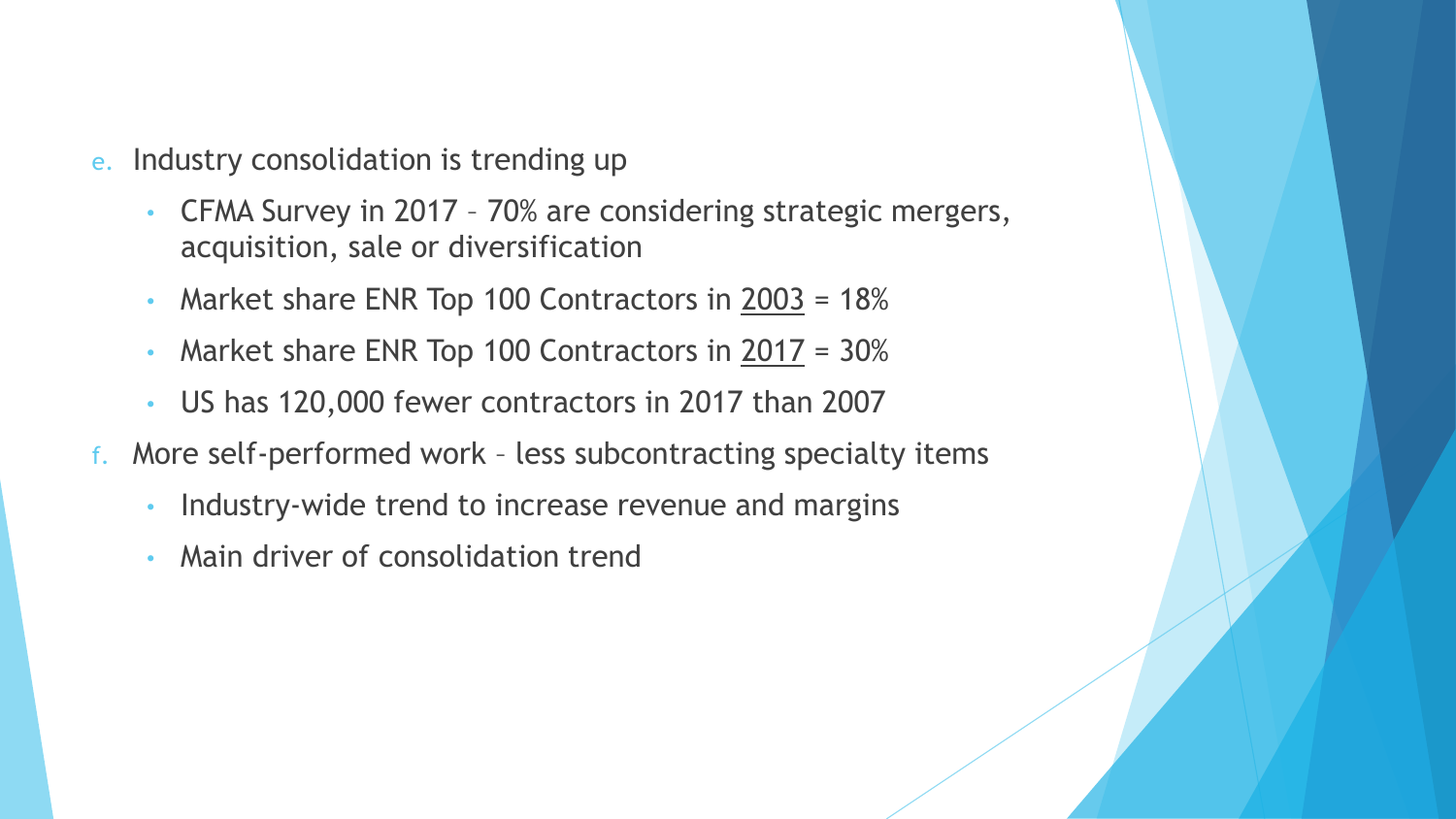- g. Larger single job sizes CMGC and design/build projects
	- State DOTs are trending toward "mega projects"
	- Some contracts require contractor provided construction period financing – payment after completion
	- Joint ventures are common for these projects
- h. Other contract trends:
	- Extended period warranties liability issues 5 to 7 years
	- Contractor "Gap" financing contractor must finance part of the work – 30%-50% is common with payment 1-year after completion
- Since my first year in 1976, the contractors that didn't change, improve and plan are no longer around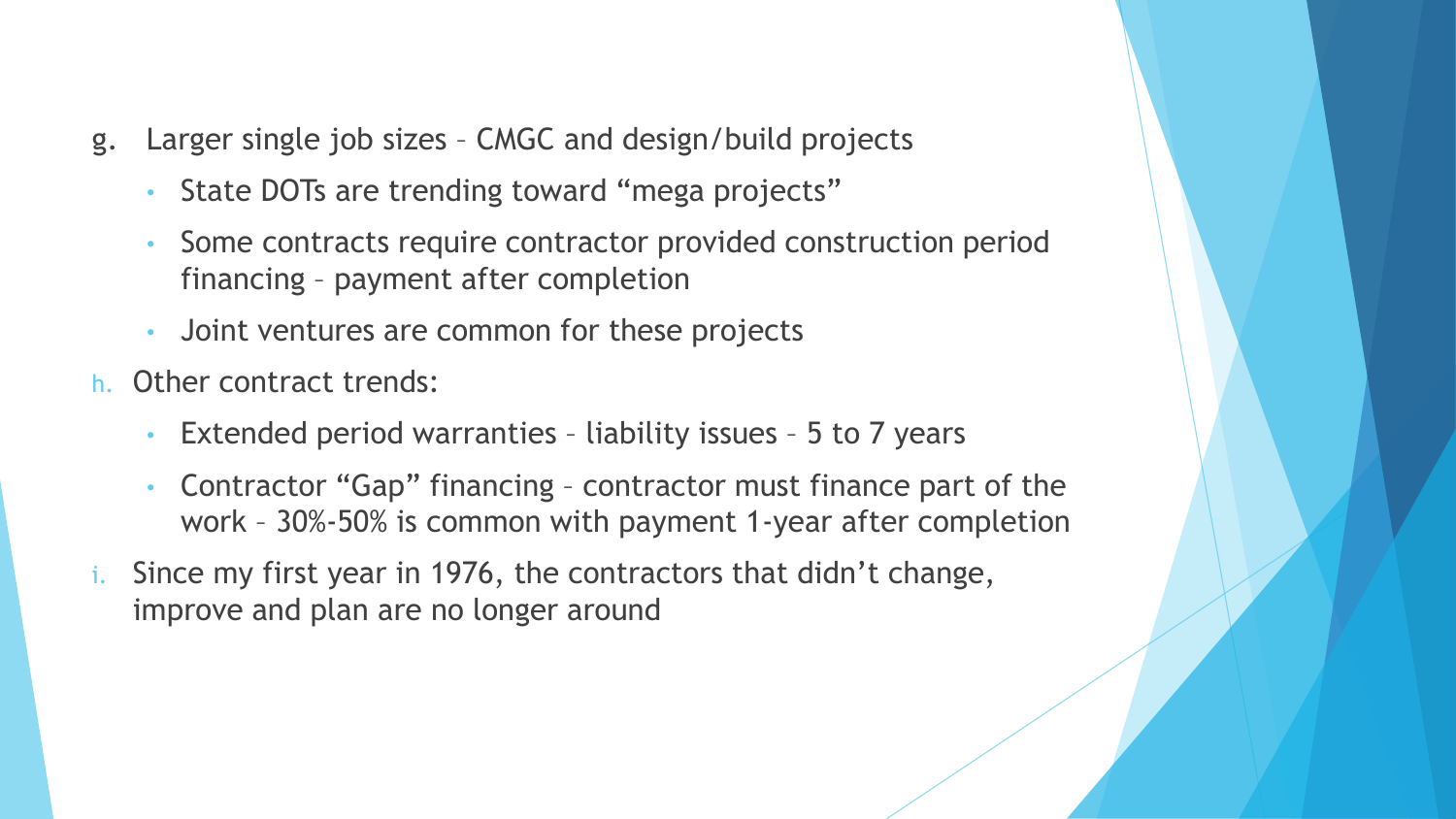Best Practices for Heavy Highway Infrastructure Contractors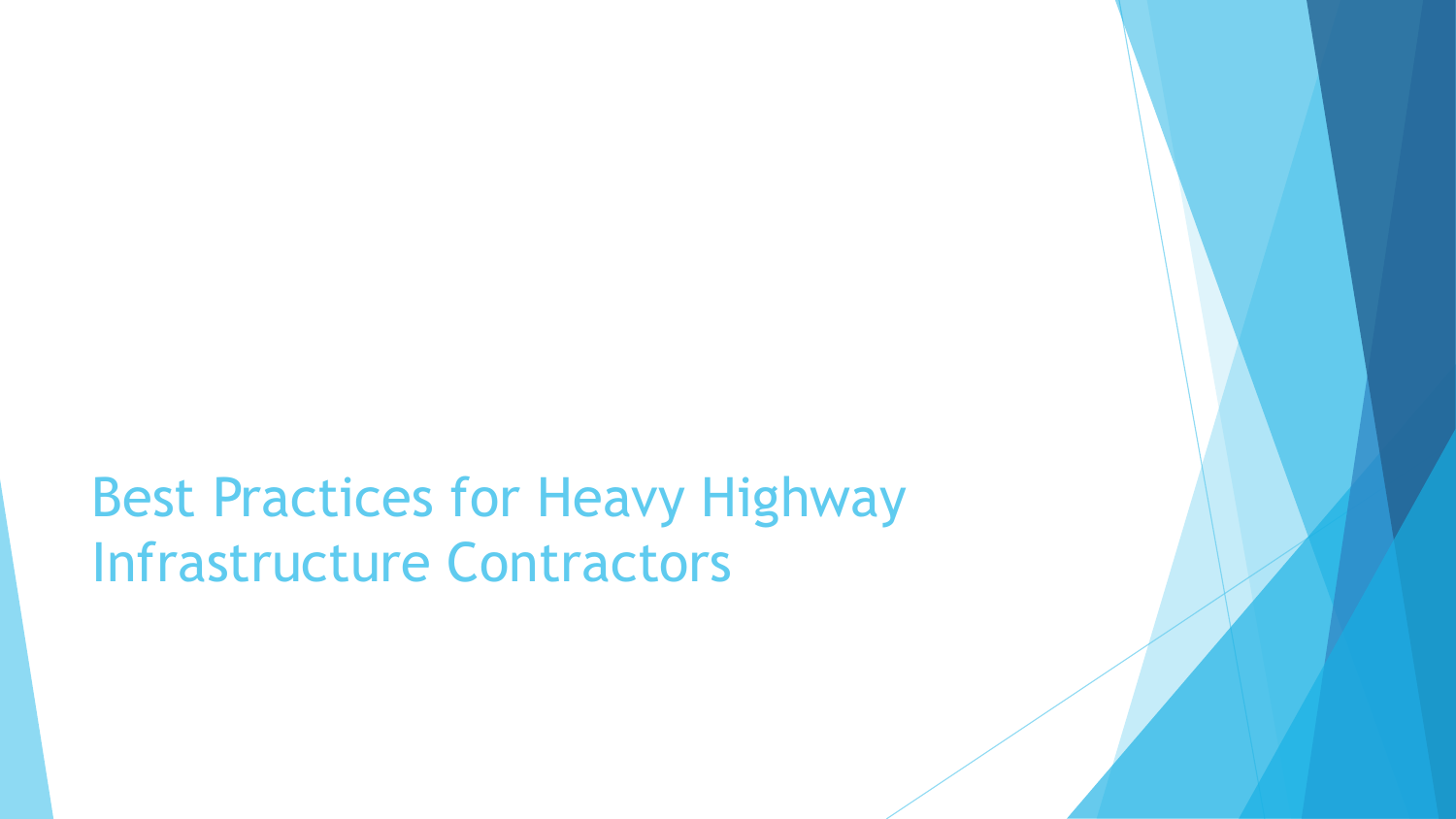### 1. Learn & Understand Construction Accounting & Taxation Basics

- a. Accounting is the language of business
- b. Percentage of completion only method allowed by GAAP for Contractors
	- Understand the contract "WIP" schedules Surety and IRS do
	- Required cost to cost measurement of % complete
	- Tracks the financial progress of the job with the original cost budget
- c. Learn the "healthy contractor benchmarks" for your Company (#2 below)
	- How does your surety rate your company's financial status?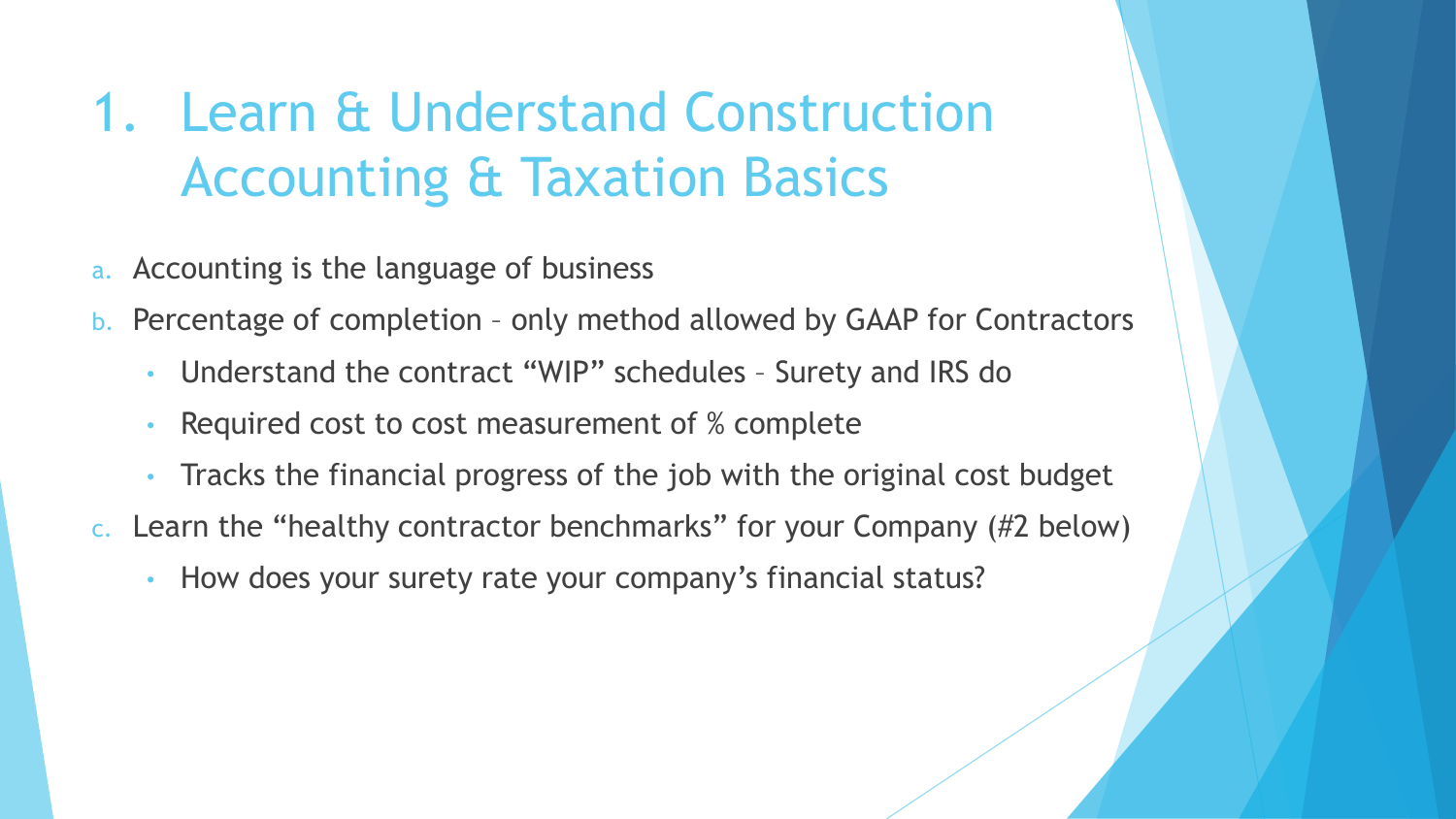- d. Develop a working knowledge about construction taxation
	- Tax exemptions for contractors under \$25 million in annual revenue
	- Cash basis method for non-long-term contracts exempt from POC method
	- New Section 199 deduction for pass-through entities
		- ➢ LLCs and S-Corp pay effective max Federal tax rate of about 29%
		- ➢ C-Corporation pay effective max Federal tax rate of 21%
	- Consider significant impact of \$10,000 limit on state income tax deduction on Federal tax return
	- Understand lookback calculation
	- Depreciation deduction 100% for both new and used equipment
	- Contractors must understand multi-sate tax laws and apportionment rules – BEFORE bidding the job in a new state
	- Travel reimbursement tax savings for employees working out of town requiring overnight travel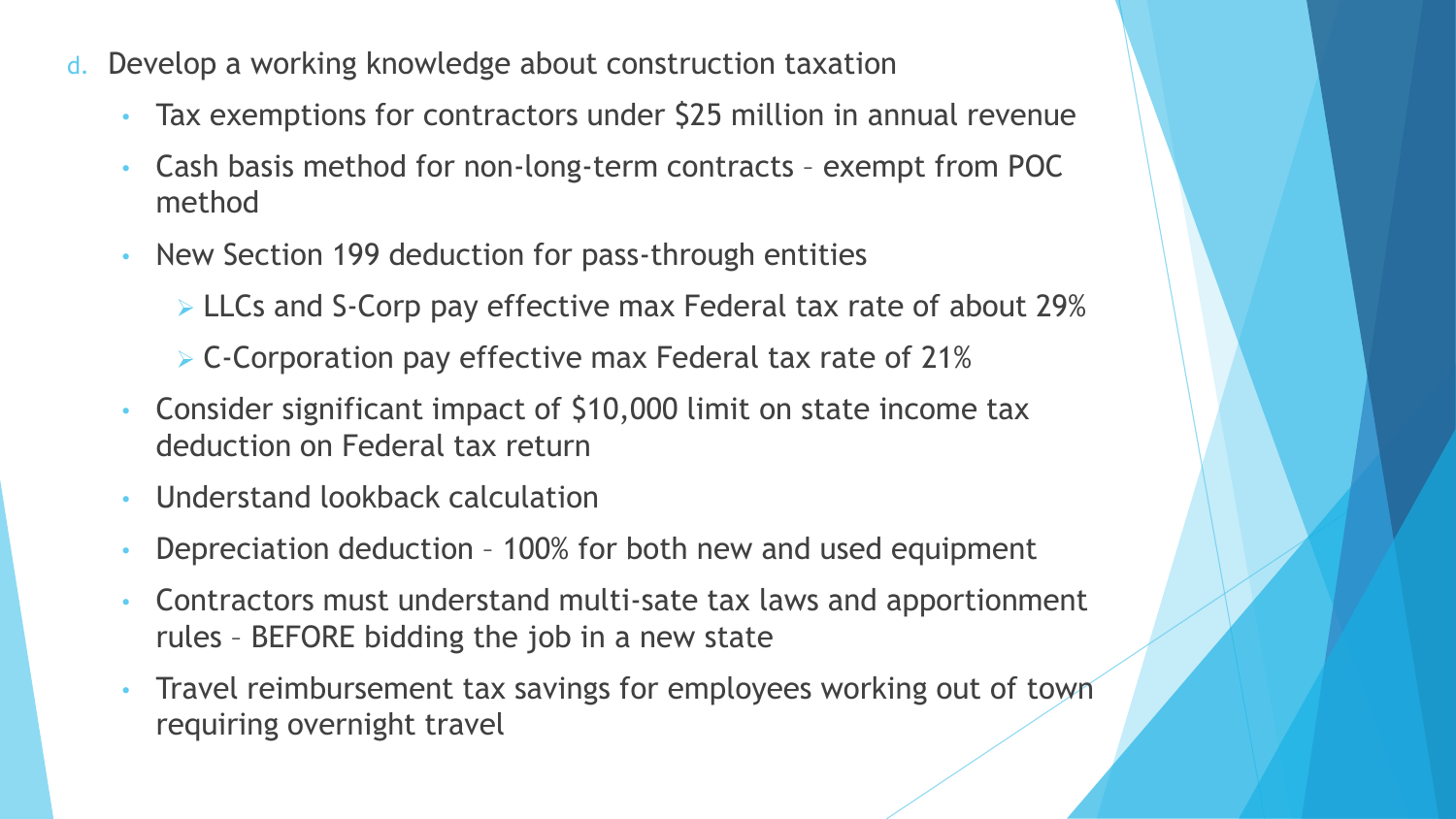2. Evaluate the Financial Strength of your Company – set conservative benchmarks and financial goals

- a. Cash balances greater than 5% of annual revenue (non-borrowed)
	- \$100 million in revenue requires a minimum of \$5 million in excess cash
- b. Tangible equity of 10% to 15% of annual revenue
	- Deduct bad assets like goodwill, uncollectible receivables & bad investments
	- Deduct off balance sheet tax liabilities (LLC and S-Corp)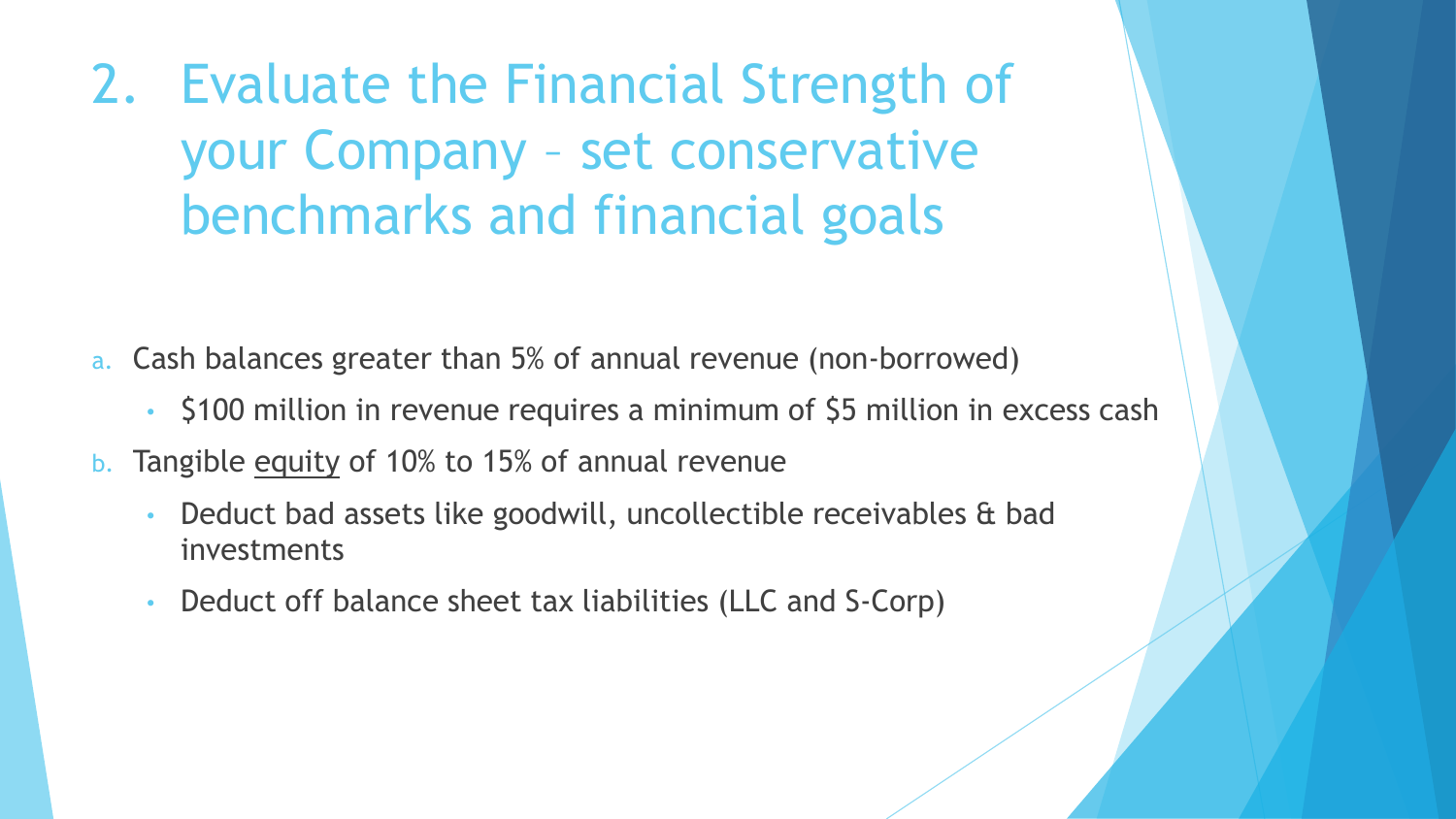- c. Tangible working capital of at least 5% to 10% of annual revenue
	- More contractors fail due to insufficient working capital than any other reason – running out of cash is #1 reason for failure
	- Reduced by bad receivables, old inventories (i.e. unusable RAP), under-billings, prepaid expenses, etc.
	- Don't forget to deduct income taxes owed after year-end
- d. No significant under billings (Costs & estimated earnings in excess of billings)
	- Usually a loss or fade *"Is it dumb or dishonest?"*
	- Most dangerous balance sheet account high under-billings indicate poor cash/job management and potential overstatement of profit
	- Under-billings are taxable. Don't send the IRS 30% tax on money you don't have!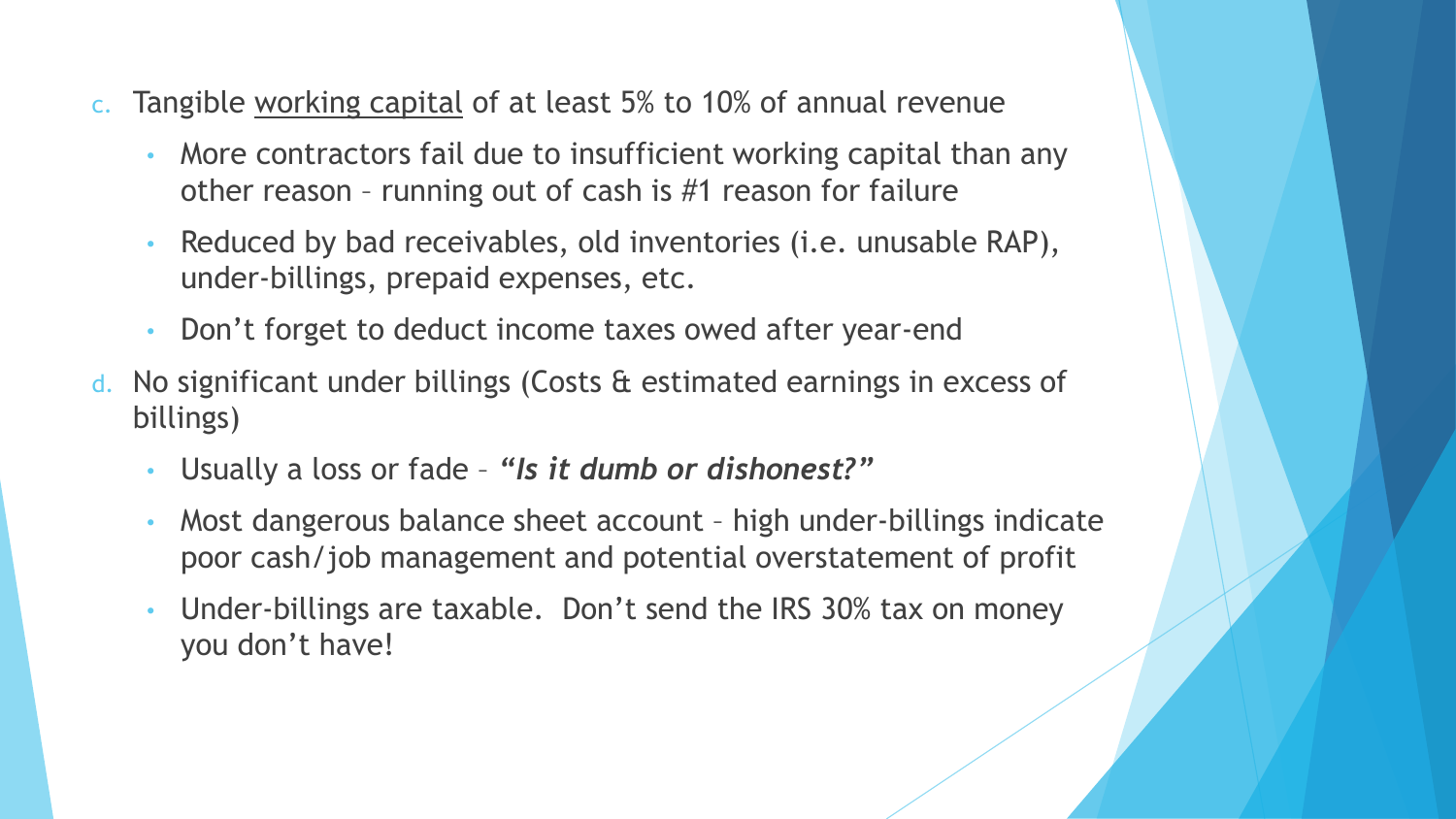- e. Over-billings of at least 2% of annual contract revenue (Billings in excess of costs & estimated earnings) – But 5% is best-of-class
	- Completion costs and punch list items
	- Warranty and call back work
	- Profit fade and collectability (bad debt) reserve
	- High % indicates conservative job reporting
	- Tax deductible keep your 30% until earned!
	- Must exceed non-borrowed cash balances
	- *"Under-billing is bad… Over-billing should be in the bank"*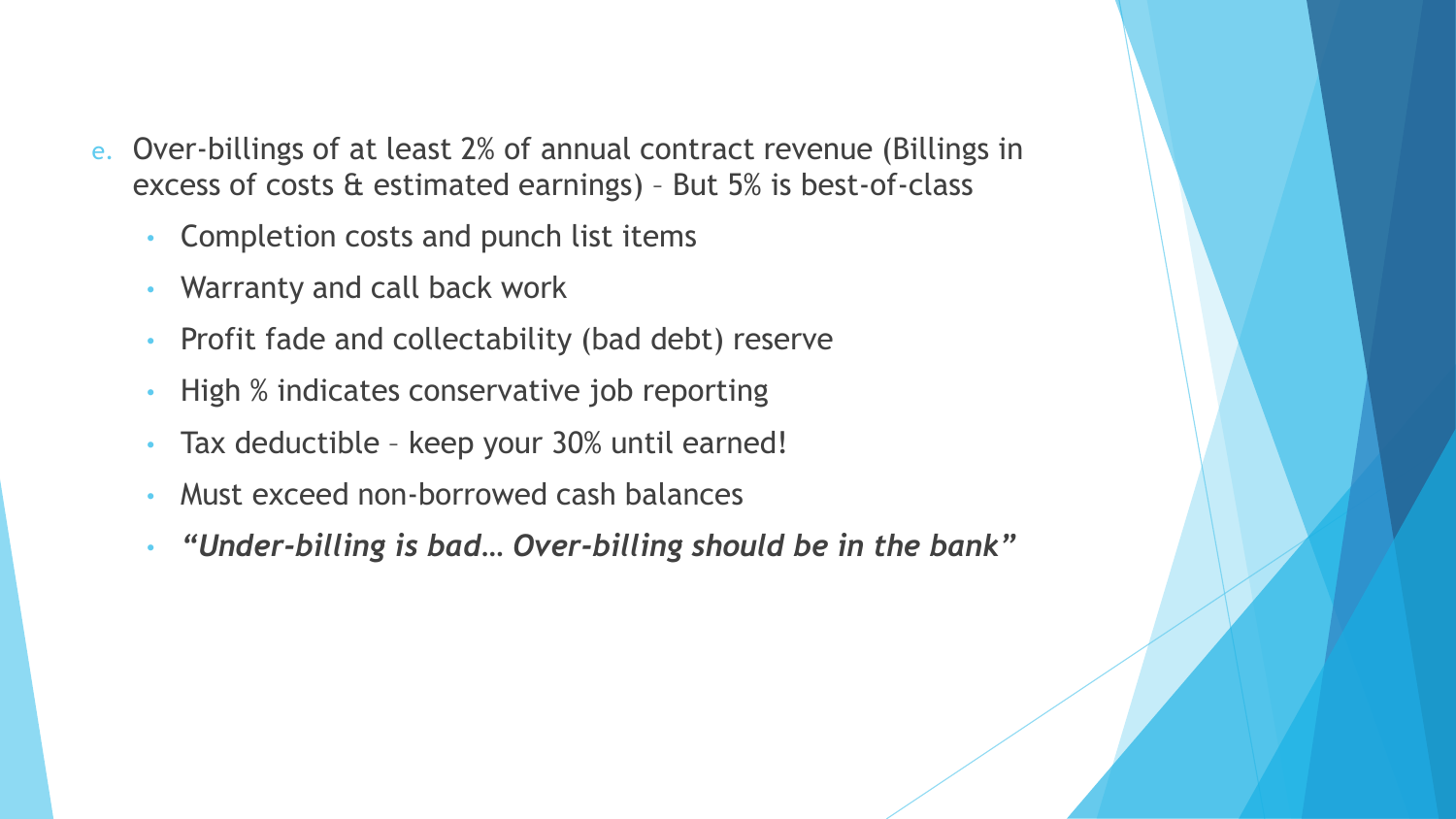| 12/31/2018<br>12/31/2017<br>12/31/2016<br>\$<br>\$<br>\$<br>Net income (pre-tax)<br>7,000,000<br>2,200,000<br>5,400,000<br>Adjustments:<br>Owner bonus - profit distributions<br>2,200,000<br>1,700,000<br>1,200,000<br>Gain on sale of equipment<br>(225,000)<br>(200,000)<br>(320,000)<br>Adjustments to revenue for:<br>POC increase (decrease) - deferred revenue<br>2,588,000<br>(200,000)<br>2,550,000<br>Insurance reserve (decrease)<br>(150,000)<br>50,000<br>100,000<br>Discretionary pre-tax income<br>3,550,000<br>11,413,000<br>8,930,000<br><b>EBITDA</b> adjustments:<br>Depreciation<br>5,500,000<br>5,200,000<br>4,900,000<br>Interest expense<br>500,000<br>450,000<br>400,000<br>\$17,413,000<br><b>Discretionary EBITDA</b><br>\$<br>9,200,000<br>\$14,230,000<br>Equipment purchases - Cap-Ex<br>(5,800,000)<br>(6,200,000)<br>(6,000,000)<br>Net cash provided - net of Cap-Ex<br>3,000,000<br>11,613,000<br>8,230,000<br>46,000,000<br>71,150,000<br>\$<br>87,065,000<br>\$<br>\$<br>\$<br>68,071,667<br>Valuation at 5x Average EBITDA (3-year)<br>\$<br>Total equipment purchased since 2016 - Cap-Ex<br>18,000,000<br>Goal<br>12/31/2018<br>12/31/2017<br>12/31/2016<br>Cash and equivalents<br>\$<br>19,500,000<br>\$<br>18,000,000<br>\$<br>13,800,000<br>10.7%<br>11.0%<br>9.5%<br>Cash to revenue percentage<br>$> 5\%$<br>Working capital<br>18,000,000<br>17,700,000<br>25,000,000<br>Working capital to revenue<br>13.7%<br>11.0%<br>12.1%<br>$>10.0\%$<br>Tangible working capital<br>21,500,000<br>14,500,000<br>14,200,000<br>Tangible working capital to revenue<br>9.7%<br>$>7.5\%$<br>11.8%<br>8.9%<br>Tangible WC to self performed revenue<br>13.9%<br>13.3%<br>11.5%<br>$>10\%$<br>38,000,000<br>Stockholders equity<br>44,000,000<br>36,000,000<br>Stockholders equity to revenue<br>24.2%<br>23.3%<br>24.7%<br>$>10\%$<br>Tangible Stockholders equity<br>40,000,000<br>34,000,000<br>32,000,000<br>22.0%<br>20.9%<br>Tangible equity to revenue<br>21.9%<br>>15%<br>Tangible equity to self-performed revenue<br>0.0%<br>$0.0\%$<br>0.0%<br>>15%<br>2,000,000<br>1,800,000<br>Total related party receivables<br>1,100,000<br>Underbillings<br>612,000<br>1,100,000<br>500,000<br>Overbillings (job borrow)<br>9,300,000<br>7,200,000<br>6,800,000<br>Net overbilling<br>6,300,000<br>8,688,000<br>6,100,000<br>Net overbilling to revenue<br>$> 2.0\%$<br>4.77%<br>3.74%<br>4.32%<br>Cash to net overbilling ratio<br>224.45%<br>295.08%<br>219.05%<br>>150%<br>Total interest bearing debt<br>7,600,000<br>5,600,000<br>5,600,000 | <b>Construction Company Inc.</b>               |  | Exhibit A - Page 1 of 2 |       |       |
|----------------------------------------------------------------------------------------------------------------------------------------------------------------------------------------------------------------------------------------------------------------------------------------------------------------------------------------------------------------------------------------------------------------------------------------------------------------------------------------------------------------------------------------------------------------------------------------------------------------------------------------------------------------------------------------------------------------------------------------------------------------------------------------------------------------------------------------------------------------------------------------------------------------------------------------------------------------------------------------------------------------------------------------------------------------------------------------------------------------------------------------------------------------------------------------------------------------------------------------------------------------------------------------------------------------------------------------------------------------------------------------------------------------------------------------------------------------------------------------------------------------------------------------------------------------------------------------------------------------------------------------------------------------------------------------------------------------------------------------------------------------------------------------------------------------------------------------------------------------------------------------------------------------------------------------------------------------------------------------------------------------------------------------------------------------------------------------------------------------------------------------------------------------------------------------------------------------------------------------------------------------------------------------------------------------------------------------------------------------------------------------------------------------------------------------------------------------------------------------------------------------------------------------------------------------------------------|------------------------------------------------|--|-------------------------|-------|-------|
|                                                                                                                                                                                                                                                                                                                                                                                                                                                                                                                                                                                                                                                                                                                                                                                                                                                                                                                                                                                                                                                                                                                                                                                                                                                                                                                                                                                                                                                                                                                                                                                                                                                                                                                                                                                                                                                                                                                                                                                                                                                                                                                                                                                                                                                                                                                                                                                                                                                                                                                                                                                  | <b>Benchmarking Analysis</b>                   |  |                         |       |       |
|                                                                                                                                                                                                                                                                                                                                                                                                                                                                                                                                                                                                                                                                                                                                                                                                                                                                                                                                                                                                                                                                                                                                                                                                                                                                                                                                                                                                                                                                                                                                                                                                                                                                                                                                                                                                                                                                                                                                                                                                                                                                                                                                                                                                                                                                                                                                                                                                                                                                                                                                                                                  |                                                |  |                         |       |       |
|                                                                                                                                                                                                                                                                                                                                                                                                                                                                                                                                                                                                                                                                                                                                                                                                                                                                                                                                                                                                                                                                                                                                                                                                                                                                                                                                                                                                                                                                                                                                                                                                                                                                                                                                                                                                                                                                                                                                                                                                                                                                                                                                                                                                                                                                                                                                                                                                                                                                                                                                                                                  | <b>Discretionary Pre-Tax Income and EBITDA</b> |  |                         |       |       |
|                                                                                                                                                                                                                                                                                                                                                                                                                                                                                                                                                                                                                                                                                                                                                                                                                                                                                                                                                                                                                                                                                                                                                                                                                                                                                                                                                                                                                                                                                                                                                                                                                                                                                                                                                                                                                                                                                                                                                                                                                                                                                                                                                                                                                                                                                                                                                                                                                                                                                                                                                                                  |                                                |  |                         |       |       |
|                                                                                                                                                                                                                                                                                                                                                                                                                                                                                                                                                                                                                                                                                                                                                                                                                                                                                                                                                                                                                                                                                                                                                                                                                                                                                                                                                                                                                                                                                                                                                                                                                                                                                                                                                                                                                                                                                                                                                                                                                                                                                                                                                                                                                                                                                                                                                                                                                                                                                                                                                                                  |                                                |  |                         |       |       |
|                                                                                                                                                                                                                                                                                                                                                                                                                                                                                                                                                                                                                                                                                                                                                                                                                                                                                                                                                                                                                                                                                                                                                                                                                                                                                                                                                                                                                                                                                                                                                                                                                                                                                                                                                                                                                                                                                                                                                                                                                                                                                                                                                                                                                                                                                                                                                                                                                                                                                                                                                                                  |                                                |  |                         |       |       |
|                                                                                                                                                                                                                                                                                                                                                                                                                                                                                                                                                                                                                                                                                                                                                                                                                                                                                                                                                                                                                                                                                                                                                                                                                                                                                                                                                                                                                                                                                                                                                                                                                                                                                                                                                                                                                                                                                                                                                                                                                                                                                                                                                                                                                                                                                                                                                                                                                                                                                                                                                                                  |                                                |  |                         |       |       |
|                                                                                                                                                                                                                                                                                                                                                                                                                                                                                                                                                                                                                                                                                                                                                                                                                                                                                                                                                                                                                                                                                                                                                                                                                                                                                                                                                                                                                                                                                                                                                                                                                                                                                                                                                                                                                                                                                                                                                                                                                                                                                                                                                                                                                                                                                                                                                                                                                                                                                                                                                                                  |                                                |  |                         |       |       |
|                                                                                                                                                                                                                                                                                                                                                                                                                                                                                                                                                                                                                                                                                                                                                                                                                                                                                                                                                                                                                                                                                                                                                                                                                                                                                                                                                                                                                                                                                                                                                                                                                                                                                                                                                                                                                                                                                                                                                                                                                                                                                                                                                                                                                                                                                                                                                                                                                                                                                                                                                                                  |                                                |  |                         |       |       |
|                                                                                                                                                                                                                                                                                                                                                                                                                                                                                                                                                                                                                                                                                                                                                                                                                                                                                                                                                                                                                                                                                                                                                                                                                                                                                                                                                                                                                                                                                                                                                                                                                                                                                                                                                                                                                                                                                                                                                                                                                                                                                                                                                                                                                                                                                                                                                                                                                                                                                                                                                                                  |                                                |  |                         |       |       |
|                                                                                                                                                                                                                                                                                                                                                                                                                                                                                                                                                                                                                                                                                                                                                                                                                                                                                                                                                                                                                                                                                                                                                                                                                                                                                                                                                                                                                                                                                                                                                                                                                                                                                                                                                                                                                                                                                                                                                                                                                                                                                                                                                                                                                                                                                                                                                                                                                                                                                                                                                                                  |                                                |  |                         |       |       |
|                                                                                                                                                                                                                                                                                                                                                                                                                                                                                                                                                                                                                                                                                                                                                                                                                                                                                                                                                                                                                                                                                                                                                                                                                                                                                                                                                                                                                                                                                                                                                                                                                                                                                                                                                                                                                                                                                                                                                                                                                                                                                                                                                                                                                                                                                                                                                                                                                                                                                                                                                                                  |                                                |  |                         |       |       |
|                                                                                                                                                                                                                                                                                                                                                                                                                                                                                                                                                                                                                                                                                                                                                                                                                                                                                                                                                                                                                                                                                                                                                                                                                                                                                                                                                                                                                                                                                                                                                                                                                                                                                                                                                                                                                                                                                                                                                                                                                                                                                                                                                                                                                                                                                                                                                                                                                                                                                                                                                                                  |                                                |  |                         |       |       |
|                                                                                                                                                                                                                                                                                                                                                                                                                                                                                                                                                                                                                                                                                                                                                                                                                                                                                                                                                                                                                                                                                                                                                                                                                                                                                                                                                                                                                                                                                                                                                                                                                                                                                                                                                                                                                                                                                                                                                                                                                                                                                                                                                                                                                                                                                                                                                                                                                                                                                                                                                                                  |                                                |  |                         |       |       |
|                                                                                                                                                                                                                                                                                                                                                                                                                                                                                                                                                                                                                                                                                                                                                                                                                                                                                                                                                                                                                                                                                                                                                                                                                                                                                                                                                                                                                                                                                                                                                                                                                                                                                                                                                                                                                                                                                                                                                                                                                                                                                                                                                                                                                                                                                                                                                                                                                                                                                                                                                                                  |                                                |  |                         |       |       |
|                                                                                                                                                                                                                                                                                                                                                                                                                                                                                                                                                                                                                                                                                                                                                                                                                                                                                                                                                                                                                                                                                                                                                                                                                                                                                                                                                                                                                                                                                                                                                                                                                                                                                                                                                                                                                                                                                                                                                                                                                                                                                                                                                                                                                                                                                                                                                                                                                                                                                                                                                                                  |                                                |  |                         |       |       |
|                                                                                                                                                                                                                                                                                                                                                                                                                                                                                                                                                                                                                                                                                                                                                                                                                                                                                                                                                                                                                                                                                                                                                                                                                                                                                                                                                                                                                                                                                                                                                                                                                                                                                                                                                                                                                                                                                                                                                                                                                                                                                                                                                                                                                                                                                                                                                                                                                                                                                                                                                                                  |                                                |  |                         |       |       |
|                                                                                                                                                                                                                                                                                                                                                                                                                                                                                                                                                                                                                                                                                                                                                                                                                                                                                                                                                                                                                                                                                                                                                                                                                                                                                                                                                                                                                                                                                                                                                                                                                                                                                                                                                                                                                                                                                                                                                                                                                                                                                                                                                                                                                                                                                                                                                                                                                                                                                                                                                                                  | Valuation at 5x EBITDA, net of cap-ex          |  |                         |       |       |
|                                                                                                                                                                                                                                                                                                                                                                                                                                                                                                                                                                                                                                                                                                                                                                                                                                                                                                                                                                                                                                                                                                                                                                                                                                                                                                                                                                                                                                                                                                                                                                                                                                                                                                                                                                                                                                                                                                                                                                                                                                                                                                                                                                                                                                                                                                                                                                                                                                                                                                                                                                                  |                                                |  |                         |       |       |
|                                                                                                                                                                                                                                                                                                                                                                                                                                                                                                                                                                                                                                                                                                                                                                                                                                                                                                                                                                                                                                                                                                                                                                                                                                                                                                                                                                                                                                                                                                                                                                                                                                                                                                                                                                                                                                                                                                                                                                                                                                                                                                                                                                                                                                                                                                                                                                                                                                                                                                                                                                                  |                                                |  |                         |       |       |
|                                                                                                                                                                                                                                                                                                                                                                                                                                                                                                                                                                                                                                                                                                                                                                                                                                                                                                                                                                                                                                                                                                                                                                                                                                                                                                                                                                                                                                                                                                                                                                                                                                                                                                                                                                                                                                                                                                                                                                                                                                                                                                                                                                                                                                                                                                                                                                                                                                                                                                                                                                                  |                                                |  |                         |       |       |
|                                                                                                                                                                                                                                                                                                                                                                                                                                                                                                                                                                                                                                                                                                                                                                                                                                                                                                                                                                                                                                                                                                                                                                                                                                                                                                                                                                                                                                                                                                                                                                                                                                                                                                                                                                                                                                                                                                                                                                                                                                                                                                                                                                                                                                                                                                                                                                                                                                                                                                                                                                                  | Key ratios and benchmarks                      |  |                         |       |       |
|                                                                                                                                                                                                                                                                                                                                                                                                                                                                                                                                                                                                                                                                                                                                                                                                                                                                                                                                                                                                                                                                                                                                                                                                                                                                                                                                                                                                                                                                                                                                                                                                                                                                                                                                                                                                                                                                                                                                                                                                                                                                                                                                                                                                                                                                                                                                                                                                                                                                                                                                                                                  | <b>Balance Sheet</b>                           |  |                         |       |       |
|                                                                                                                                                                                                                                                                                                                                                                                                                                                                                                                                                                                                                                                                                                                                                                                                                                                                                                                                                                                                                                                                                                                                                                                                                                                                                                                                                                                                                                                                                                                                                                                                                                                                                                                                                                                                                                                                                                                                                                                                                                                                                                                                                                                                                                                                                                                                                                                                                                                                                                                                                                                  |                                                |  |                         |       |       |
|                                                                                                                                                                                                                                                                                                                                                                                                                                                                                                                                                                                                                                                                                                                                                                                                                                                                                                                                                                                                                                                                                                                                                                                                                                                                                                                                                                                                                                                                                                                                                                                                                                                                                                                                                                                                                                                                                                                                                                                                                                                                                                                                                                                                                                                                                                                                                                                                                                                                                                                                                                                  |                                                |  |                         |       |       |
|                                                                                                                                                                                                                                                                                                                                                                                                                                                                                                                                                                                                                                                                                                                                                                                                                                                                                                                                                                                                                                                                                                                                                                                                                                                                                                                                                                                                                                                                                                                                                                                                                                                                                                                                                                                                                                                                                                                                                                                                                                                                                                                                                                                                                                                                                                                                                                                                                                                                                                                                                                                  |                                                |  |                         |       |       |
|                                                                                                                                                                                                                                                                                                                                                                                                                                                                                                                                                                                                                                                                                                                                                                                                                                                                                                                                                                                                                                                                                                                                                                                                                                                                                                                                                                                                                                                                                                                                                                                                                                                                                                                                                                                                                                                                                                                                                                                                                                                                                                                                                                                                                                                                                                                                                                                                                                                                                                                                                                                  |                                                |  |                         |       |       |
|                                                                                                                                                                                                                                                                                                                                                                                                                                                                                                                                                                                                                                                                                                                                                                                                                                                                                                                                                                                                                                                                                                                                                                                                                                                                                                                                                                                                                                                                                                                                                                                                                                                                                                                                                                                                                                                                                                                                                                                                                                                                                                                                                                                                                                                                                                                                                                                                                                                                                                                                                                                  |                                                |  |                         |       |       |
|                                                                                                                                                                                                                                                                                                                                                                                                                                                                                                                                                                                                                                                                                                                                                                                                                                                                                                                                                                                                                                                                                                                                                                                                                                                                                                                                                                                                                                                                                                                                                                                                                                                                                                                                                                                                                                                                                                                                                                                                                                                                                                                                                                                                                                                                                                                                                                                                                                                                                                                                                                                  |                                                |  |                         |       |       |
|                                                                                                                                                                                                                                                                                                                                                                                                                                                                                                                                                                                                                                                                                                                                                                                                                                                                                                                                                                                                                                                                                                                                                                                                                                                                                                                                                                                                                                                                                                                                                                                                                                                                                                                                                                                                                                                                                                                                                                                                                                                                                                                                                                                                                                                                                                                                                                                                                                                                                                                                                                                  |                                                |  |                         |       |       |
|                                                                                                                                                                                                                                                                                                                                                                                                                                                                                                                                                                                                                                                                                                                                                                                                                                                                                                                                                                                                                                                                                                                                                                                                                                                                                                                                                                                                                                                                                                                                                                                                                                                                                                                                                                                                                                                                                                                                                                                                                                                                                                                                                                                                                                                                                                                                                                                                                                                                                                                                                                                  |                                                |  |                         |       |       |
|                                                                                                                                                                                                                                                                                                                                                                                                                                                                                                                                                                                                                                                                                                                                                                                                                                                                                                                                                                                                                                                                                                                                                                                                                                                                                                                                                                                                                                                                                                                                                                                                                                                                                                                                                                                                                                                                                                                                                                                                                                                                                                                                                                                                                                                                                                                                                                                                                                                                                                                                                                                  |                                                |  |                         |       |       |
|                                                                                                                                                                                                                                                                                                                                                                                                                                                                                                                                                                                                                                                                                                                                                                                                                                                                                                                                                                                                                                                                                                                                                                                                                                                                                                                                                                                                                                                                                                                                                                                                                                                                                                                                                                                                                                                                                                                                                                                                                                                                                                                                                                                                                                                                                                                                                                                                                                                                                                                                                                                  |                                                |  |                         |       |       |
|                                                                                                                                                                                                                                                                                                                                                                                                                                                                                                                                                                                                                                                                                                                                                                                                                                                                                                                                                                                                                                                                                                                                                                                                                                                                                                                                                                                                                                                                                                                                                                                                                                                                                                                                                                                                                                                                                                                                                                                                                                                                                                                                                                                                                                                                                                                                                                                                                                                                                                                                                                                  |                                                |  |                         |       |       |
|                                                                                                                                                                                                                                                                                                                                                                                                                                                                                                                                                                                                                                                                                                                                                                                                                                                                                                                                                                                                                                                                                                                                                                                                                                                                                                                                                                                                                                                                                                                                                                                                                                                                                                                                                                                                                                                                                                                                                                                                                                                                                                                                                                                                                                                                                                                                                                                                                                                                                                                                                                                  |                                                |  |                         |       |       |
|                                                                                                                                                                                                                                                                                                                                                                                                                                                                                                                                                                                                                                                                                                                                                                                                                                                                                                                                                                                                                                                                                                                                                                                                                                                                                                                                                                                                                                                                                                                                                                                                                                                                                                                                                                                                                                                                                                                                                                                                                                                                                                                                                                                                                                                                                                                                                                                                                                                                                                                                                                                  |                                                |  |                         |       |       |
|                                                                                                                                                                                                                                                                                                                                                                                                                                                                                                                                                                                                                                                                                                                                                                                                                                                                                                                                                                                                                                                                                                                                                                                                                                                                                                                                                                                                                                                                                                                                                                                                                                                                                                                                                                                                                                                                                                                                                                                                                                                                                                                                                                                                                                                                                                                                                                                                                                                                                                                                                                                  |                                                |  |                         |       |       |
|                                                                                                                                                                                                                                                                                                                                                                                                                                                                                                                                                                                                                                                                                                                                                                                                                                                                                                                                                                                                                                                                                                                                                                                                                                                                                                                                                                                                                                                                                                                                                                                                                                                                                                                                                                                                                                                                                                                                                                                                                                                                                                                                                                                                                                                                                                                                                                                                                                                                                                                                                                                  |                                                |  |                         |       |       |
|                                                                                                                                                                                                                                                                                                                                                                                                                                                                                                                                                                                                                                                                                                                                                                                                                                                                                                                                                                                                                                                                                                                                                                                                                                                                                                                                                                                                                                                                                                                                                                                                                                                                                                                                                                                                                                                                                                                                                                                                                                                                                                                                                                                                                                                                                                                                                                                                                                                                                                                                                                                  |                                                |  |                         |       |       |
|                                                                                                                                                                                                                                                                                                                                                                                                                                                                                                                                                                                                                                                                                                                                                                                                                                                                                                                                                                                                                                                                                                                                                                                                                                                                                                                                                                                                                                                                                                                                                                                                                                                                                                                                                                                                                                                                                                                                                                                                                                                                                                                                                                                                                                                                                                                                                                                                                                                                                                                                                                                  |                                                |  |                         |       |       |
|                                                                                                                                                                                                                                                                                                                                                                                                                                                                                                                                                                                                                                                                                                                                                                                                                                                                                                                                                                                                                                                                                                                                                                                                                                                                                                                                                                                                                                                                                                                                                                                                                                                                                                                                                                                                                                                                                                                                                                                                                                                                                                                                                                                                                                                                                                                                                                                                                                                                                                                                                                                  |                                                |  |                         |       |       |
|                                                                                                                                                                                                                                                                                                                                                                                                                                                                                                                                                                                                                                                                                                                                                                                                                                                                                                                                                                                                                                                                                                                                                                                                                                                                                                                                                                                                                                                                                                                                                                                                                                                                                                                                                                                                                                                                                                                                                                                                                                                                                                                                                                                                                                                                                                                                                                                                                                                                                                                                                                                  |                                                |  |                         |       |       |
| $< 50\%$                                                                                                                                                                                                                                                                                                                                                                                                                                                                                                                                                                                                                                                                                                                                                                                                                                                                                                                                                                                                                                                                                                                                                                                                                                                                                                                                                                                                                                                                                                                                                                                                                                                                                                                                                                                                                                                                                                                                                                                                                                                                                                                                                                                                                                                                                                                                                                                                                                                                                                                                                                         | Interest debt to equity ratio                  |  | 12.7%                   | 20.0% | 15.6% |
| Interest debt to tangible equity ratio<br>14.0%<br>22.4%<br>17.5%<br>$<80\%$                                                                                                                                                                                                                                                                                                                                                                                                                                                                                                                                                                                                                                                                                                                                                                                                                                                                                                                                                                                                                                                                                                                                                                                                                                                                                                                                                                                                                                                                                                                                                                                                                                                                                                                                                                                                                                                                                                                                                                                                                                                                                                                                                                                                                                                                                                                                                                                                                                                                                                     |                                                |  |                         |       |       |

| <b>Construction Company Inc.</b>                                                            |           | Exhibit A - Page 2 of 2 |                   |                                                                                                           |
|---------------------------------------------------------------------------------------------|-----------|-------------------------|-------------------|-----------------------------------------------------------------------------------------------------------|
| <b>Benchmarking Analysis</b>                                                                |           |                         |                   |                                                                                                           |
| <b>Operations</b>                                                                           | Goal      | 12/31/2018              | 12/31/2017        | 12/31/2016                                                                                                |
| Revenues                                                                                    |           | \$<br>182,000,000       | \$<br>163,000,000 | \$<br>146,000,000                                                                                         |
| Subcontract expense                                                                         |           | (27,000,000)            | (37,000,000)      | (39,000,000)                                                                                              |
| Revenues - self performed - net of subs                                                     |           | 155,000,000             | 126,000,000       | 107,000,000                                                                                               |
| Gross profit                                                                                |           | 17,600,000              | 16,500,000        | 15,400,000                                                                                                |
| Gross profit percentage                                                                     | >8%       | 9.7%                    | 10.1%             | 10.5%                                                                                                     |
| $GP$ % - net of subs                                                                        | $>10\%$   | 11.4%                   | 13.1%             | 14.4%                                                                                                     |
| General and administrative                                                                  |           | 10,600,000              | 14,300,000        | 10,000,000                                                                                                |
| $G \& A$ to revenue                                                                         | <7%       | 5.8%                    | 8.8%              | 6.8%                                                                                                      |
| G & A before mgmt fees & profit bonus                                                       |           | 8,400,000               | 12,600,000        | 8,800,000                                                                                                 |
| G & A to rev. before mgmt fees                                                              | ${<}3\%$  | 4.6%                    | 7.7%              | 6.0%                                                                                                      |
| Net income                                                                                  |           | 7,000,000               | 2,200,000         | 5,400,000                                                                                                 |
| Net income before profit bonus                                                              |           | 9,200,000               | 3,900,000         | 6,600,000                                                                                                 |
| Net income % before fees & bonus                                                            | $> 2\%$   | 5.1%                    | 2.4%              | 4.5%                                                                                                      |
| Net income before mgmt & profit bonus & deprec                                              |           | 14,700,000              | 9,100,000         | 11,500,000                                                                                                |
| Cash flow coverage - over 40% of debt                                                       | $> 200\%$ | 656.3%                  | 299.3%            | 513.4%                                                                                                    |
| Contract backlog revenue                                                                    |           | 90,000,000              | 86,000,000        | 64,000,000                                                                                                |
| Contract backlog - estimated gross profit                                                   |           | 8,100,000               | 7,600,000         | 6,900,000                                                                                                 |
| Contract backlog - estimated gross profit %                                                 | $>10\%$   | 9.0%                    | 8.8%              | 10.8%                                                                                                     |
| Contract backlog - gross profit to G&A                                                      | $> 50\%$  | 76.4%                   | 53.1%             | 69.0%                                                                                                     |
| Contract backlog - gross profit to revenue                                                  | >60%      | 49.5%                   | 52.8%             | 43.8%                                                                                                     |
| <b>Equipment and Shop</b>                                                                   | Goal      | 12/31/2018              | 12/31/2017        | 12/31/2016                                                                                                |
| Original cost of equipment and plants                                                       |           | \$<br>53,000,000        | \$<br>51,000,000  | \$<br>41,000,000                                                                                          |
| Book value of equipment and plants, net                                                     |           | 27,000,000              | 22,000,000        | 18,000,000                                                                                                |
|                                                                                             |           |                         |                   |                                                                                                           |
| Newness ratio (BV / cost)                                                                   | >40%      | 51%                     | 43%               |                                                                                                           |
|                                                                                             |           | 4.80                    | 5.10              |                                                                                                           |
| Average age of rolling stock                                                                |           |                         |                   |                                                                                                           |
| Average age of vehicles                                                                     |           | 3.80<br>248             | 4.50<br>231       |                                                                                                           |
| Number of equipment pieces (rolling stock only)                                             |           | 11                      | 10                |                                                                                                           |
| Mechanics - average number employed                                                         |           |                         |                   |                                                                                                           |
| Equipment pieces per mechanic                                                               | < 24      | 22.5                    | 23.1              |                                                                                                           |
| Total budgeted hours per piece @1200                                                        |           | 297,600                 | 277,200           |                                                                                                           |
| Hours charged to plants and job cost<br>Utilization rate - company average                  | >80%      | 244,000<br>82%          | 211,000<br>76%    | 226<br>12<br>18.8                                                                                         |
|                                                                                             |           |                         |                   |                                                                                                           |
| <b>Employment benchmarks</b>                                                                |           | 12/31/2018              | 12/31/2017        | 12/31/2016                                                                                                |
| Total persons employed - total for the year                                                 |           | 399                     | 422               | 421                                                                                                       |
| Average full time employees - weekly                                                        |           | 343                     | 341               |                                                                                                           |
| Turnover amount                                                                             |           | 56                      | 81                |                                                                                                           |
| Turnover rate                                                                               | < 25%     | 16.33%                  | 23.75%            |                                                                                                           |
| 1st year (rookie) employees on year-end payroll                                             |           | 28                      | 35                |                                                                                                           |
| Percentage 1st year employees                                                               | < 10%     | 8.16%                   | 10.26%            |                                                                                                           |
| Self performed Revenue per employee (average full time)<br>Pieces of equipment per employee |           | \$<br>451,895           | 369,501<br>\$     | 44%<br>5.20<br>3.50<br>271,200<br>185,000<br>68%<br>312<br>109<br>34.94%<br>41<br>13.14%<br>\$<br>342,949 |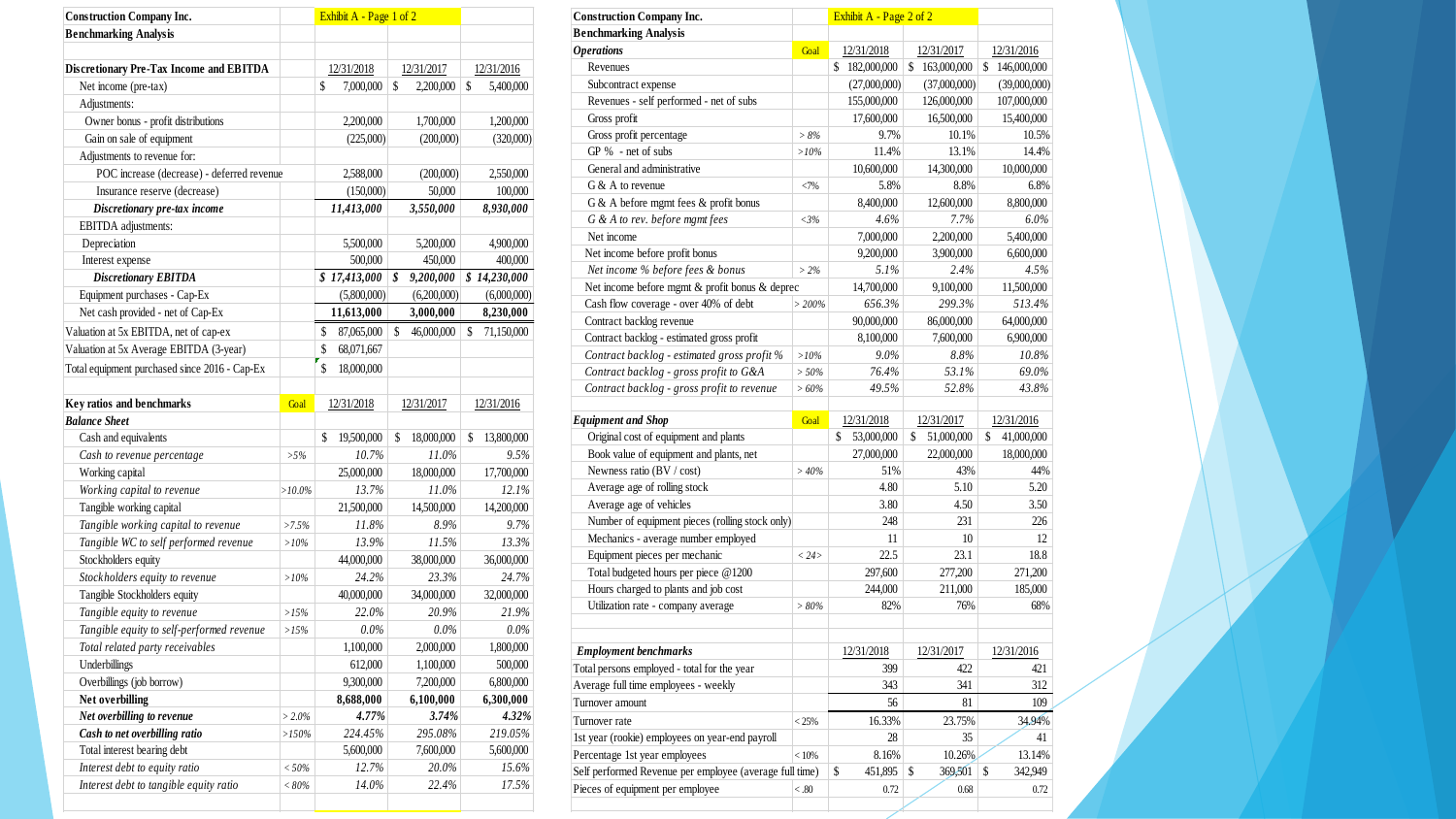|                  | <b>Healthy Contractor Scorecard</b>                                                     | <b>Exhibit B</b>   |                     |                          |
|------------------|-----------------------------------------------------------------------------------------|--------------------|---------------------|--------------------------|
|                  |                                                                                         | Healthy            |                     | <b>Total Points</b>      |
|                  |                                                                                         | Benchmark          | <b>Grade Points</b> | Scorecard                |
|                  | 1. Tangible equity to revenue                                                           | 15.0%              |                     |                          |
|                  | If greater than 15%                                                                     |                    | 15.00               | ۰                        |
|                  | If greater than $10\% < 15\%$                                                           |                    | 10.00               |                          |
|                  | If greater than $5\% < 10\%$                                                            |                    | 5.00                | $\sim$                   |
|                  | If less than 2%                                                                         |                    | (5.00)              | ÷                        |
|                  | 2. Tangible working capital to revenue                                                  | 7.5%               |                     |                          |
|                  | If greater than 15%                                                                     |                    | 15.00               |                          |
|                  | If greater than 10%                                                                     |                    | 12.00               |                          |
|                  | If greater than $7.5\% < 10\%$                                                          |                    | 10.00               |                          |
|                  | If greater than $5\% < 7.5\%$                                                           |                    | 5.00                | ٠                        |
|                  | If less than 2%                                                                         |                    | (1.00)              | ٠                        |
|                  | If negative working capital                                                             |                    | (10.00)             |                          |
| 3. Debt ratios   |                                                                                         |                    |                     |                          |
|                  | If interest debt to equity less than 30%                                                |                    | 10.00               | ٠                        |
|                  | If interest debt to equity $> 30\%$ and less than 80%                                   |                    | 5.00                |                          |
|                  | If interest debt to equity greater than 100%                                            |                    | (1.00)              | $\overline{\phantom{0}}$ |
|                  | If interest debt to equity greater than 200%                                            |                    | (5.00)              | ۰                        |
|                  | If cash flow coverage ratio greater than 2.00                                           |                    | 5.00                | ٠                        |
|                  | If cash flow coverage ratio greater than 1.50                                           |                    | 3.00                |                          |
|                  | If cash flow coverage ratio less than 1.00                                              |                    | (2.00)              |                          |
|                  | If unused LOC exceeds 5% of revenue                                                     |                    | 5.00                |                          |
|                  | If LOC is fully borrowed at balance sheet date                                          |                    | (5.00)              |                          |
| 4. Underbillings |                                                                                         | 0.0%               |                     |                          |
|                  | If underbillings less than 1% of contract revenue                                       |                    | 2.00                | -                        |
|                  | If underbillings exceed $5\% < 10\%$ of contract revenue                                |                    | (2.00)              | $\overline{\phantom{a}}$ |
|                  | If underbillings exceed 10% of contract revenue                                         |                    | (5.00)              |                          |
| 5. Overbillings  |                                                                                         | 5.0%               |                     |                          |
|                  | If overbillings exceed 5% of contract revenue                                           |                    | 10.00               |                          |
|                  | If overbillings exceed $2\% < 5\%$ of contract revenue                                  |                    | 5.00                |                          |
|                  | If overbillings are less than 1% of contract revenue                                    |                    | (1.00)              |                          |
|                  | 6. Net under/over billings                                                              | 0.0%               |                     |                          |
|                  | If underbillings exceed overbillings by over 2% of revenue                              |                    | (10.00)             | ÷,                       |
|                  | 7. Cash (non-borrowed)                                                                  | 5.0%               |                     |                          |
|                  | If cash exceeds 15% of annual revenue                                                   |                    | 15.00               |                          |
|                  | If cash exceeds 10% of annual revenue                                                   |                    | 10.00               |                          |
|                  | If cash exceeds $5\%$ < 10% of annual revenue                                           |                    | 5.00                |                          |
|                  |                                                                                         |                    | (5.00)              | ÷,                       |
|                  | If cash is negative at balance sheet date<br>7. General $\&$ administrative costs (G&A) |                    |                     |                          |
|                  | If G&A less is less than 4% of revenue                                                  | 3.0%               |                     |                          |
|                  | If G&A less is less than 3% of revenue                                                  |                    | 2.00                |                          |
|                  |                                                                                         |                    | 5.00                |                          |
| 8. Backlog       |                                                                                         |                    |                     |                          |
|                  | If backlog gross profit exceeds 50% of G&A                                              |                    | 3.00                | ÷,                       |
|                  | Gross profit % on completed jobs exceed WIP est. %                                      |                    |                     |                          |
| 9. Other         |                                                                                         |                    |                     |                          |
|                  | No jobs with loss jobs for the year                                                     |                    | 5.00                |                          |
|                  | No claims or contract litigation                                                        |                    | 5.00                |                          |
|                  |                                                                                         | <b>Total score</b> |                     | ٠                        |
|                  | Greater than $70$ score = Best of Class                                                 |                    |                     |                          |
|                  | Greater than $50$ score = Healthy                                                       |                    |                     |                          |
|                  | Greater than 45 score = Good                                                            |                    |                     |                          |
|                  | Lower than $40$ score = Financial issues                                                |                    |                     |                          |
|                  | Lower than 25 score = Unhealthy                                                         |                    |                     |                          |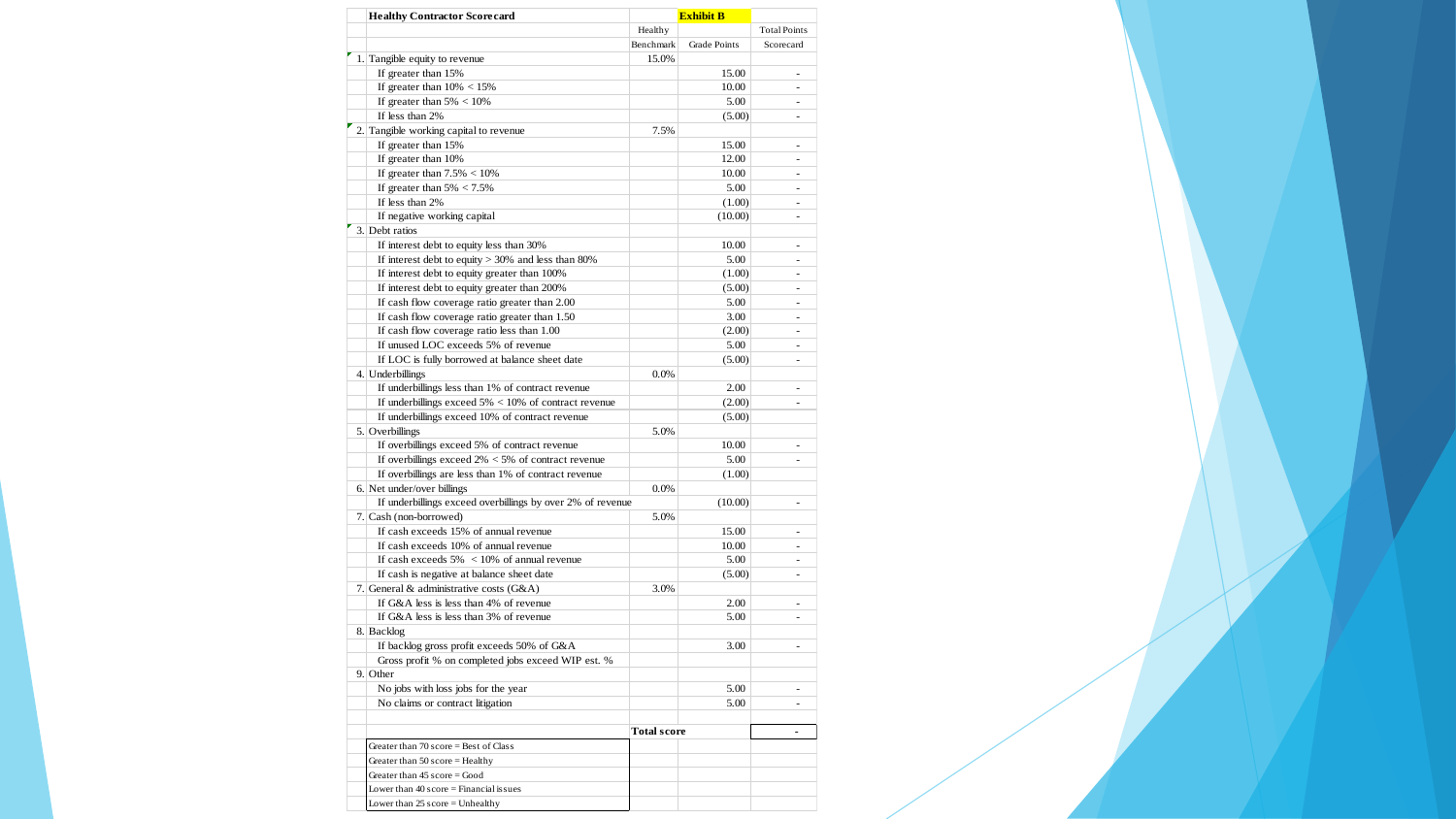- 3. Re-Think Your Business Mix evaluate the types of work you perform and consider divestiture or diversification on a regular basis
- a. Prepare and maintain a 5-year schedule segregating contracts by customer, type, location, project manager, superintendent:
	- Called a "FADE / GAIN ANALYSIS"
	- Show original bid and final profit/loss (contract fade/gain)
	- What jobs make money…lose money? Customer, type, location, etc.
	- Do some project managers/superintendents consistently have jobs that fade? Gain?
	- Include bid spread comparison on fade/gain schedule: large bid spreads = less profit 90% of the time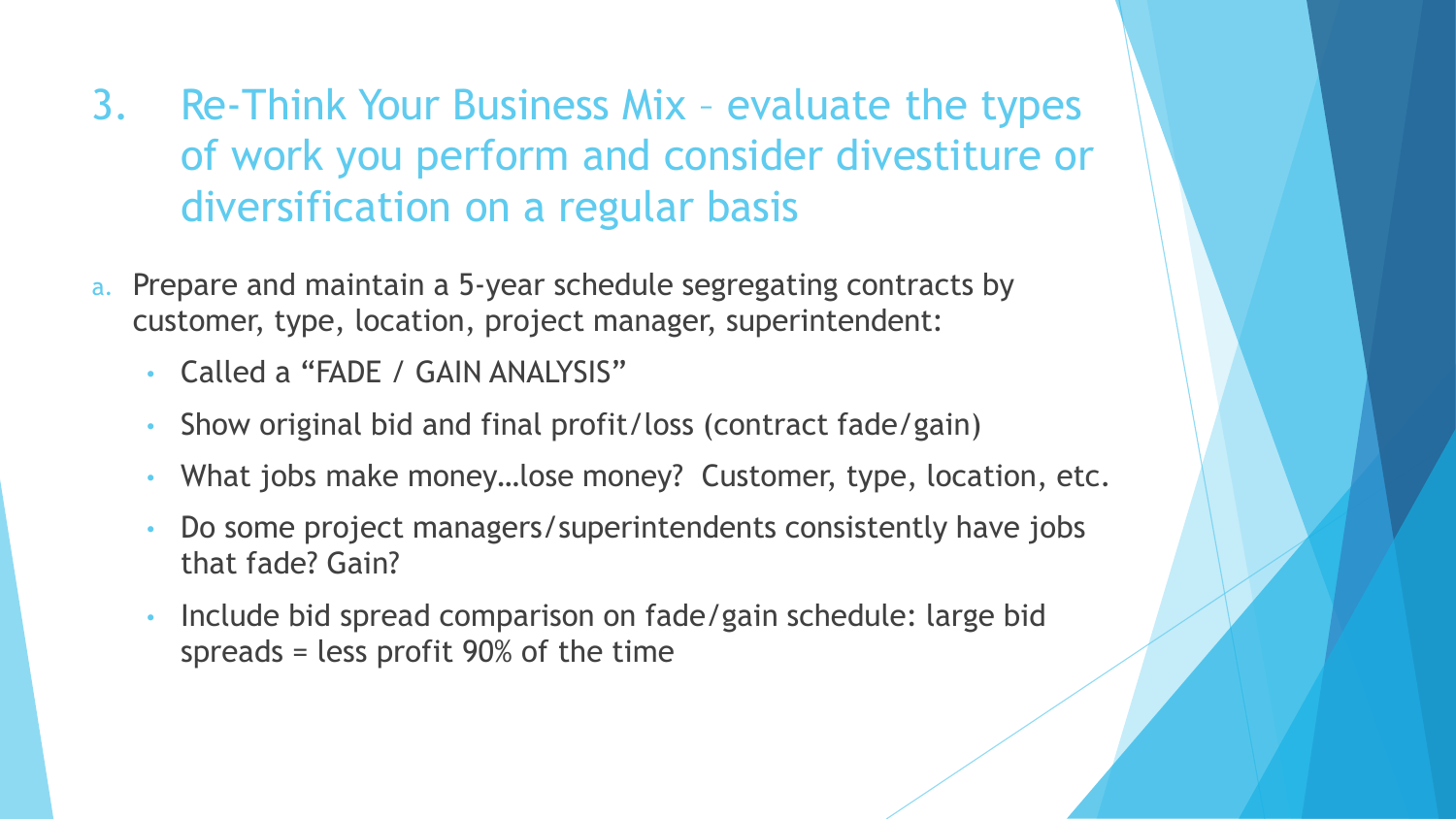4. Stay Alert for Merger or Acquisition Opportunities – diversification or expansion of current operations

- a. Be proactive don't wait for them to call you
- b. Some competitors or subcontractors are still struggling and need an exit strategy
- c. Some competitors or subcontractors are doing much better in 2019, but would like to quit "while on top" before the next recession
	- Health issues, retirement age, personal liability issues
	- No succession plan and no family in the business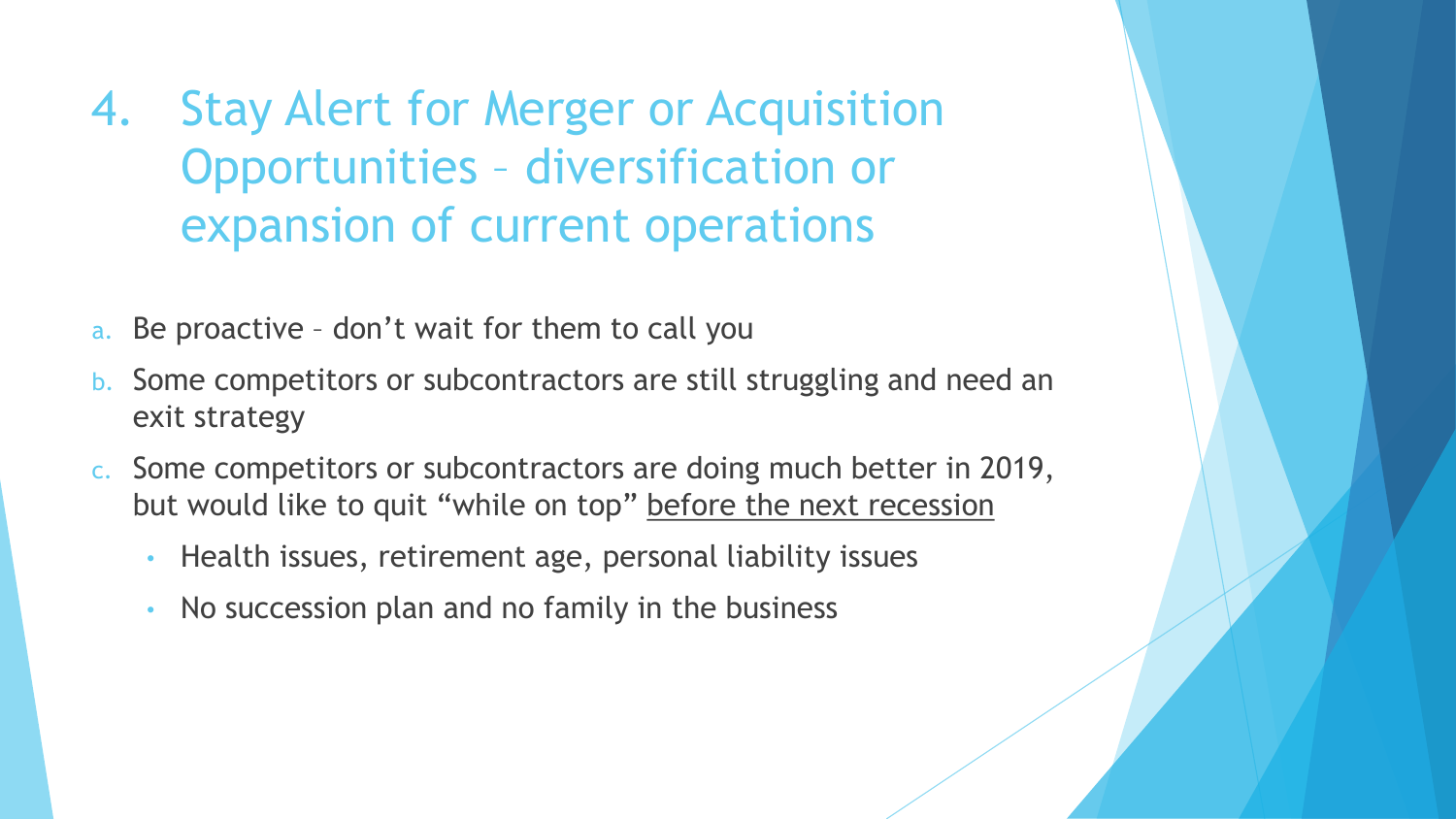- d. Who is your best competitor or subcontractor?
	- Do they have financial issues or unable to bond?
	- Age of ownership or key personnel?
	- Good key people?
	- Does their work niche fit your current operations?
- e. Key employee of failed sub or competitor? Be careful and cautious
	- Personal experience with employee
	- Create new division for diversification and self-performance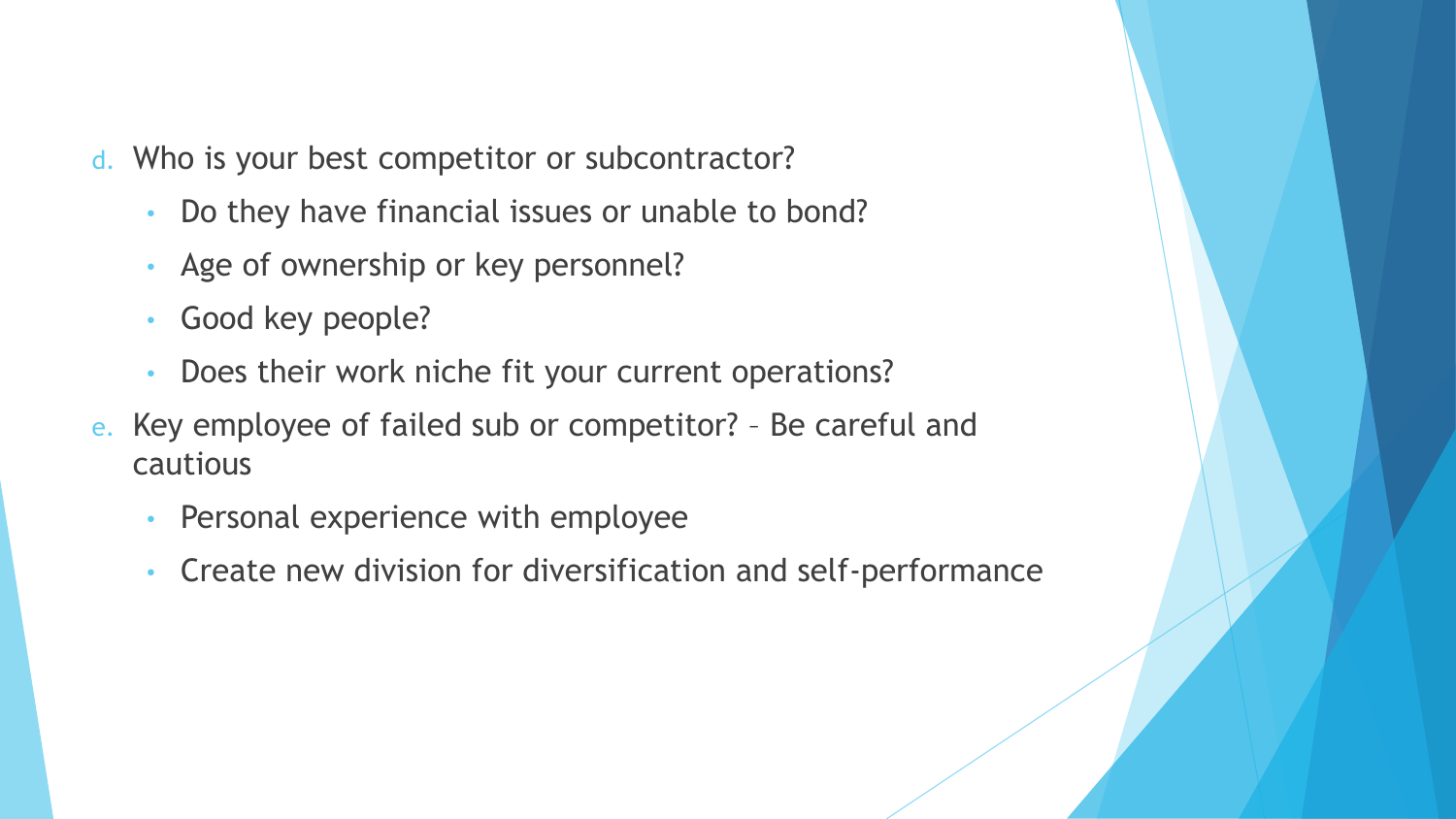- f. Valuations are still low compared to 2006 levels
	- Earnings capitalization method: 4x-5x EBIT (earnings before interest and taxes)
		- ➢ Grading, excavation, utility 4x-5x (adjusted book value is more common than earnings cap method)
		- ➢ Bridges and structures 5x-6x with earn-out contingency
		- ➢ Asphalt paving 6x-8x EBIT
		- ➢ Aggregates 8x-12x EBIT
	- EBIT is "normalized" for addbacks and deductions for non-recurring expenses, income and owner profit distributions
	- Depreciation is not free cash flow in construction valuations, so EBIT is most common measurement. If EBITDA used, it is adjusted for annual cap-ex
	- Earn-out purchase clause is conditional on revenue, profit, tonnages, key employee retentions, etc. Seller retains an incentive to transfer ownership successfully
	- It is still a buyer's market guaranteed values are moderate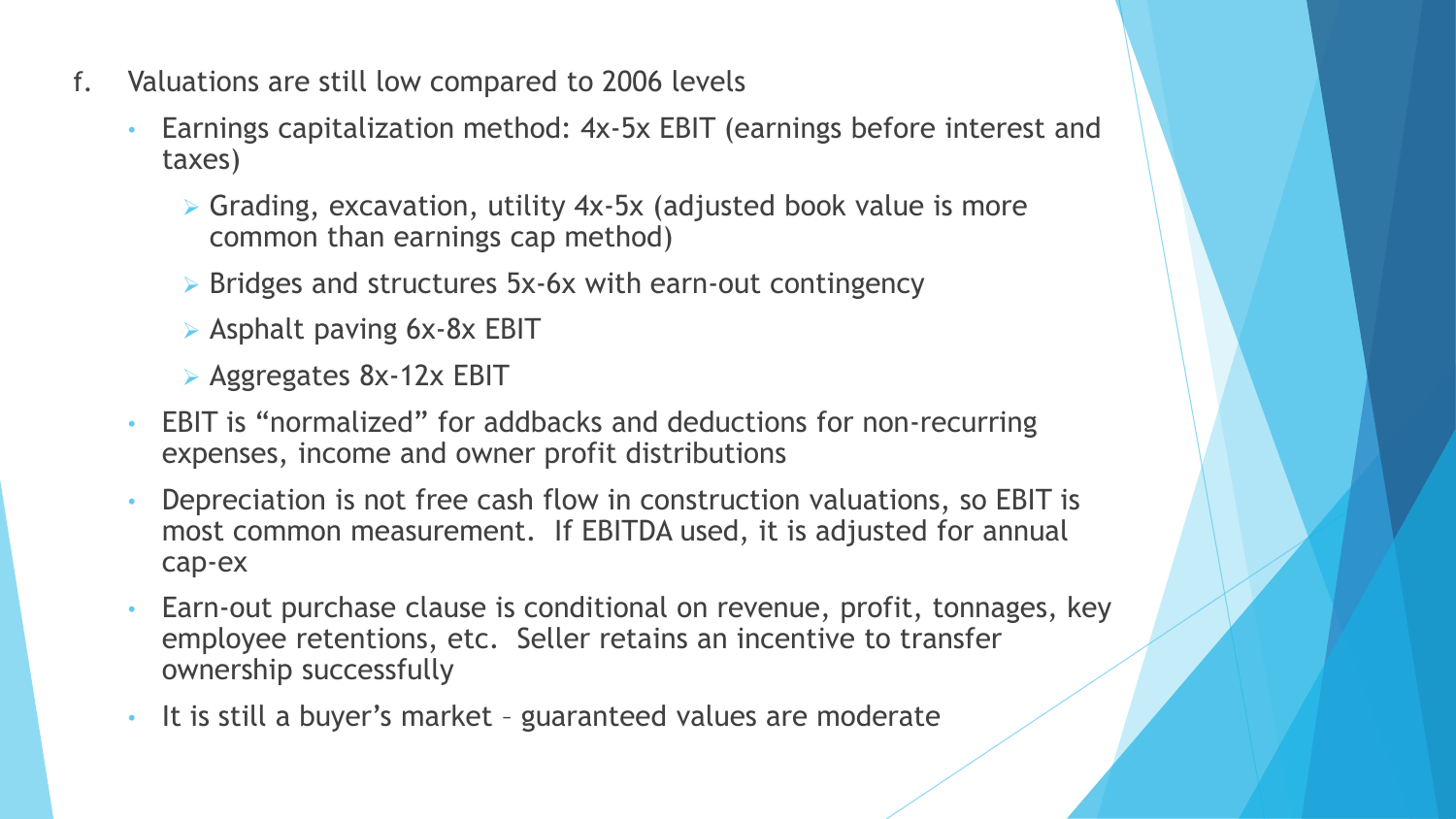5. Manage Your Equipment – generally the most significant cost for heavy highway contractors

- a. Analyze equipment usage and equipment "P&L" reports for 5 years
	- Compares actual annual hours charges to job against total budgeted hours – "Utilization percentage"
		- $\triangleright$  80% + is good
		- $\triangleright$  Under 50% is bad
	- Compares revenue (internal rate / external rental) with all costs: depreciation, repairs, maintenance, tires, insurance, shop overhead
		- ➢ Break-even is good; small profit better
		- $\triangleright$  Loss for class of equipment indicates low rates
		- ➢ Profit for class of equipment indicates excessive rates
		- ➢ Standard budgeted hours for equipment is 1000 to 1200 hours, but varies for specialty pieces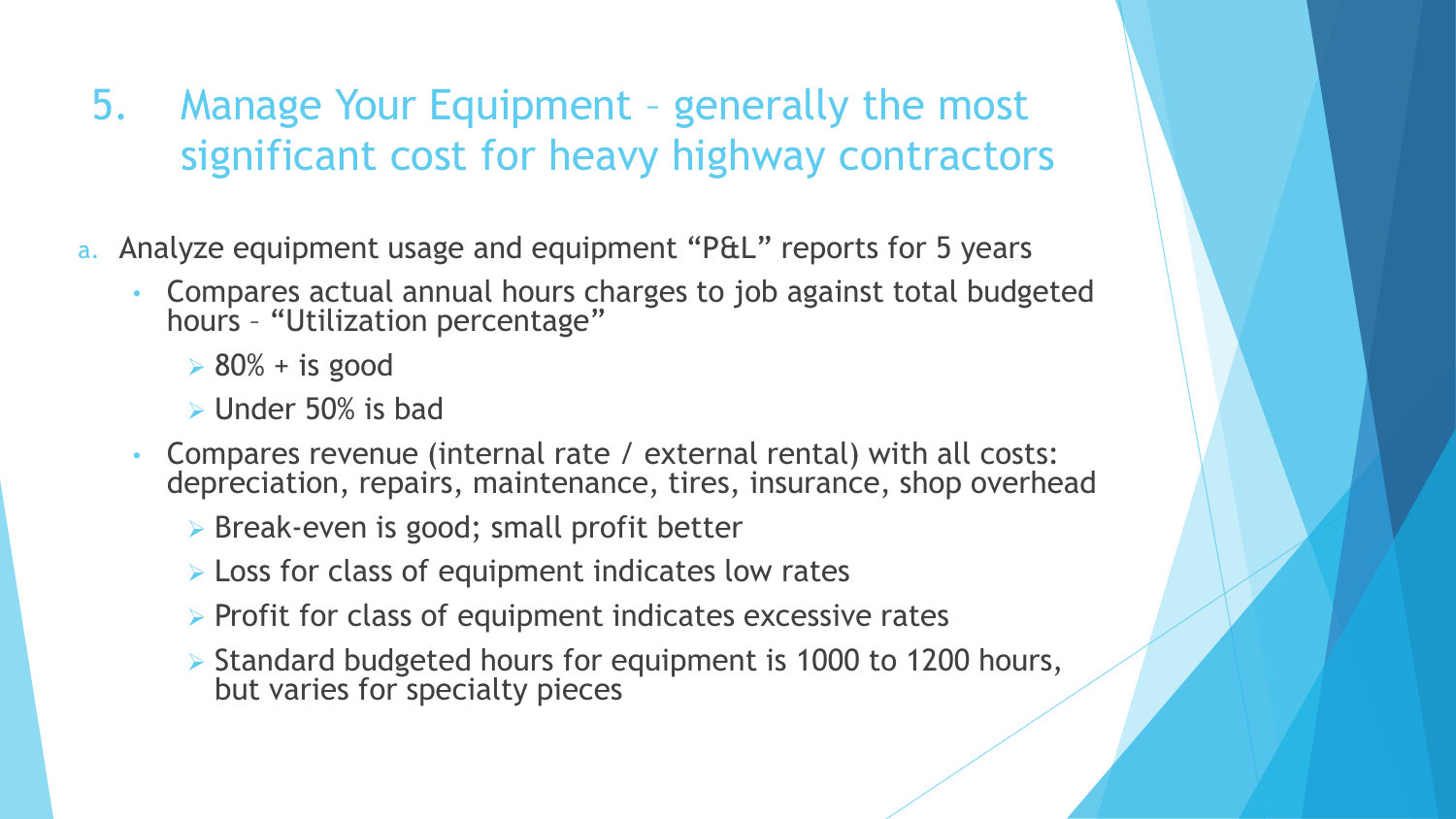- b. Do you have excessive idle equipment costs even in good years?
	- Do you have good controls over hourly equipment field reporting?
		- ➢ Automatic GPS hour reporting?
		- ➢ Hour meter reported daily by field superintendent?
	- Are hourly equipment rates calculated and updated annually?
	- Are dry rates too low compared to actual costs?
	- If used, are wet rates (include fuel) adjusted for changes in diesel prices as required?
	- **Best practice: Obtain report comparing direct labor costs to equipment costs on each job. Significant difference in ratio of labor to equipment could indicate error or manipulation**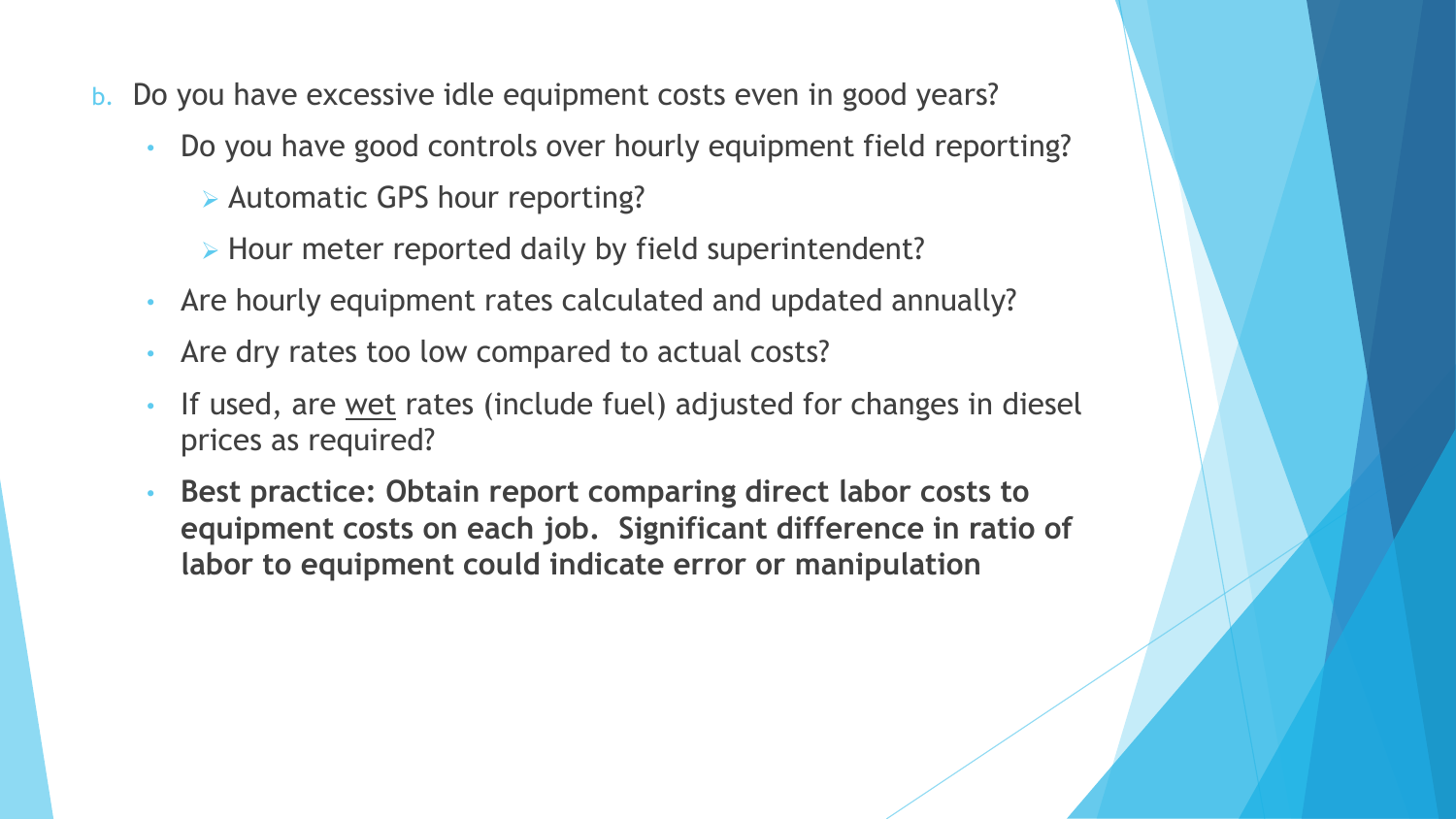- c. Analyze detailed shop, repair and maintenance costs for past 5 years
	- What would a 5% reduction add to your bottom line? 10% reduction?
	- Are your shop costs out of control?
	- Is it time to consider outsourcing major repairs?
	- Do you control parts and tires? Cost to equipment number?
	- Are mechanics held accountable for repair budget hours?
	- Most common theft in heavy highway contractors: Labor, tires, batteries, fuel
	- **Best practice: create work order system for major repairs; cost labor, parts and overhead to repair and compare to budget**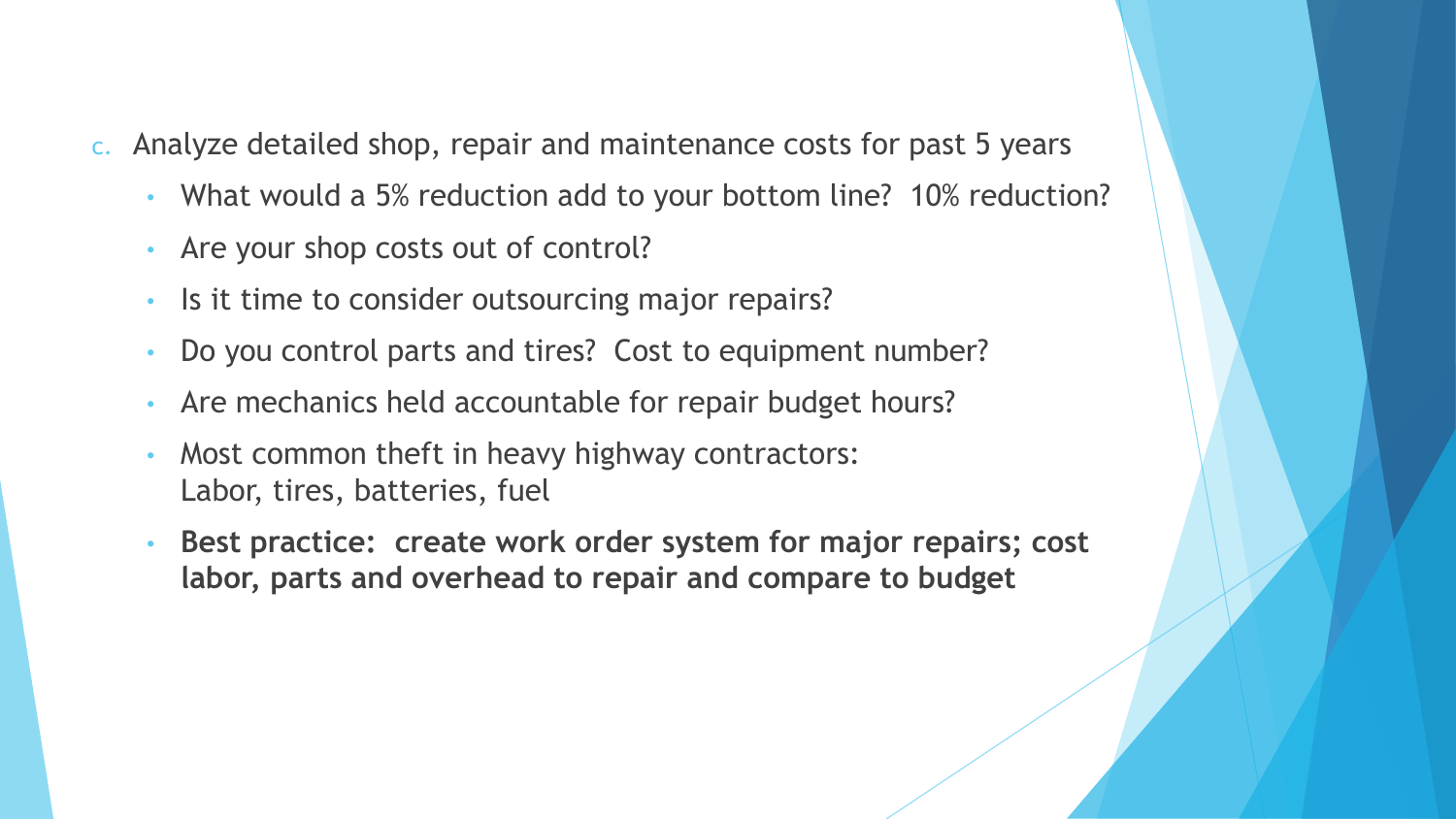- d. Install and use a fuel management system
	- Calculate mpg for each vehicle and compare to expected rates
	- Monitor fuel tanks and deliveries
- e. Is it a good time to strategically reorganize your equipment operations?
	- Give consideration to the value of a newer and more efficient equipment fleet: What is value of fuel usage savings, reductions in repair costs, less downtime and improved work quality?
	- Tax depreciation is attractive 100% bonus continues until 2027 on new and used equipment
	- Better investment than the stock market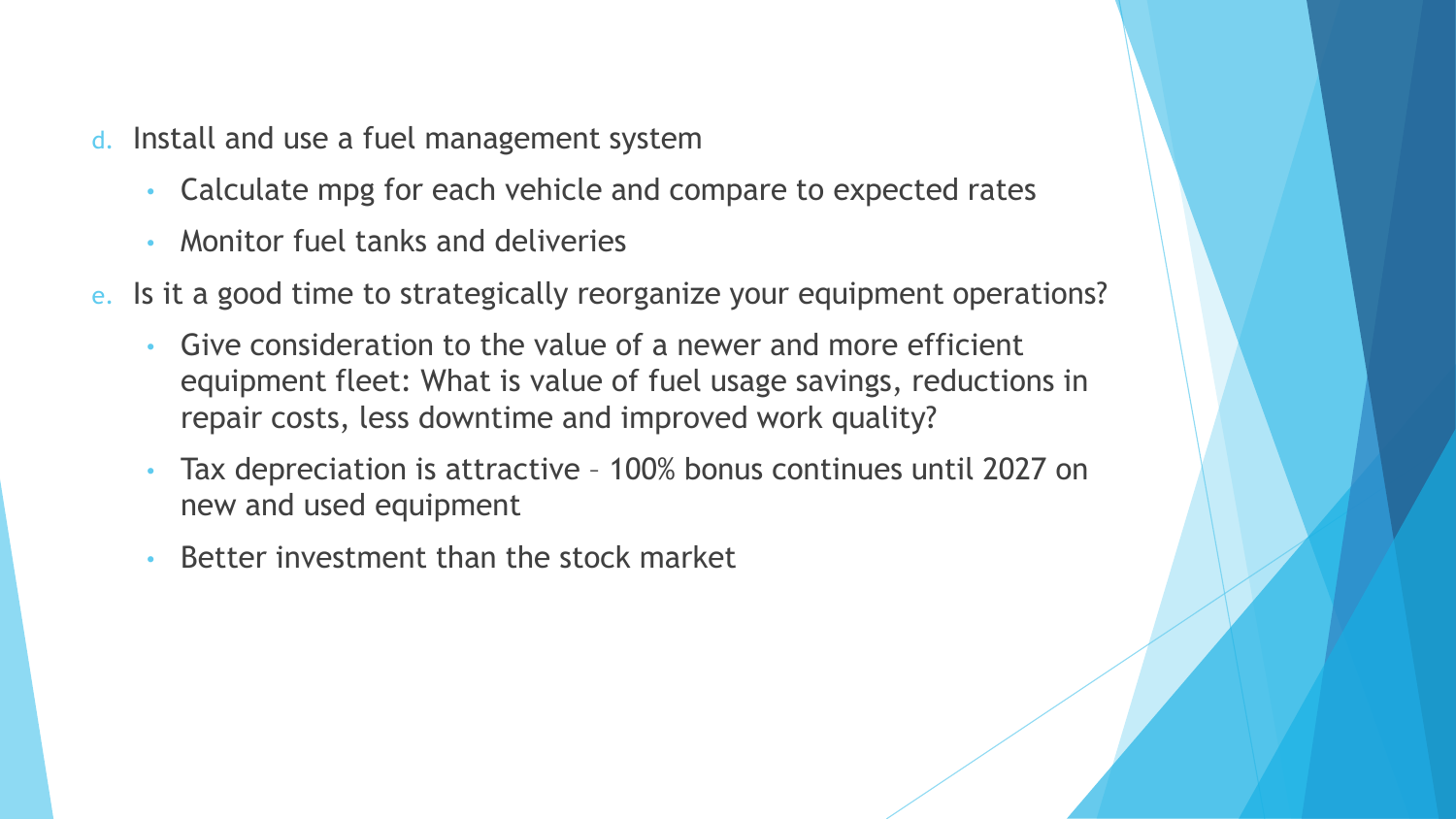6. Know your True Job Cost – the #1 problem in the construction industry is that some contractors do not know their true job cost

- a. Evaluate and improve your internal control job cost system
	- Are direct labor, equipment, materials and subcontracts assigned to correct contracts and cost code?
	- Are field personnel trained to charge labor and equipment costs to correct phase code?
	- Is your system designed to provide accurate unit costs and compare to bid unit prices?
	- Are project managers "blocked" from shifting job costs between different jobs or phase codes?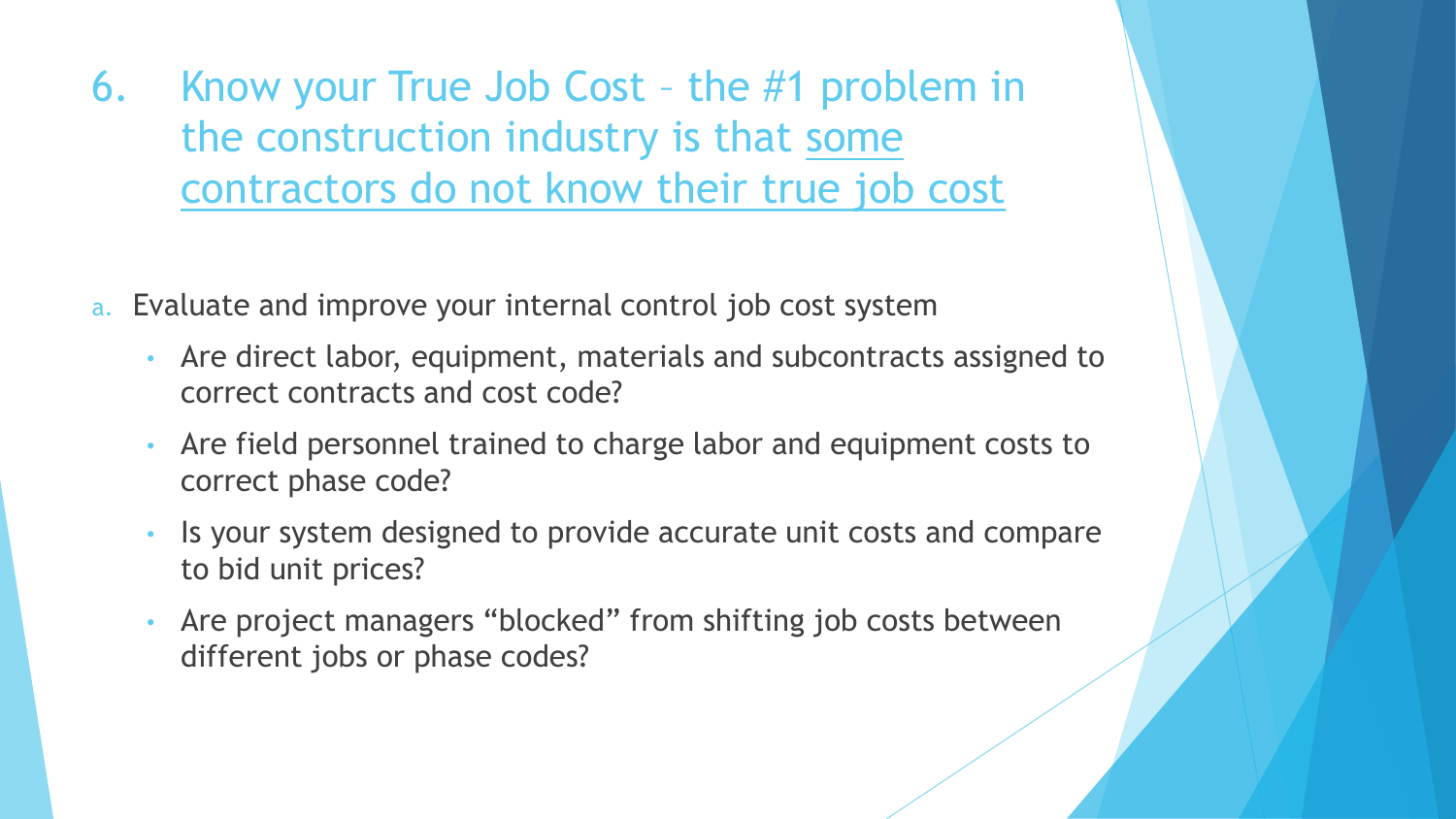- b. Asphalt plant should report profit on FOB plant sales only
	- Asphalt plant loss indicates "below cost" transfer price to job cost
	- Asphalt plant profit (in excess of FOB sales) indicates excessive transfer price to job cost
	- Adjust per ton asphalt transfer pricing for each job prior to bid and during construction phase
- c. RAP and RAS are not free!
- d. Is "full absorption job costing" utilized by your company (as required)?
	- All costs except general and administrative overhead are allocated to job cost
	- High G&A percentage indicates poor job cost allocation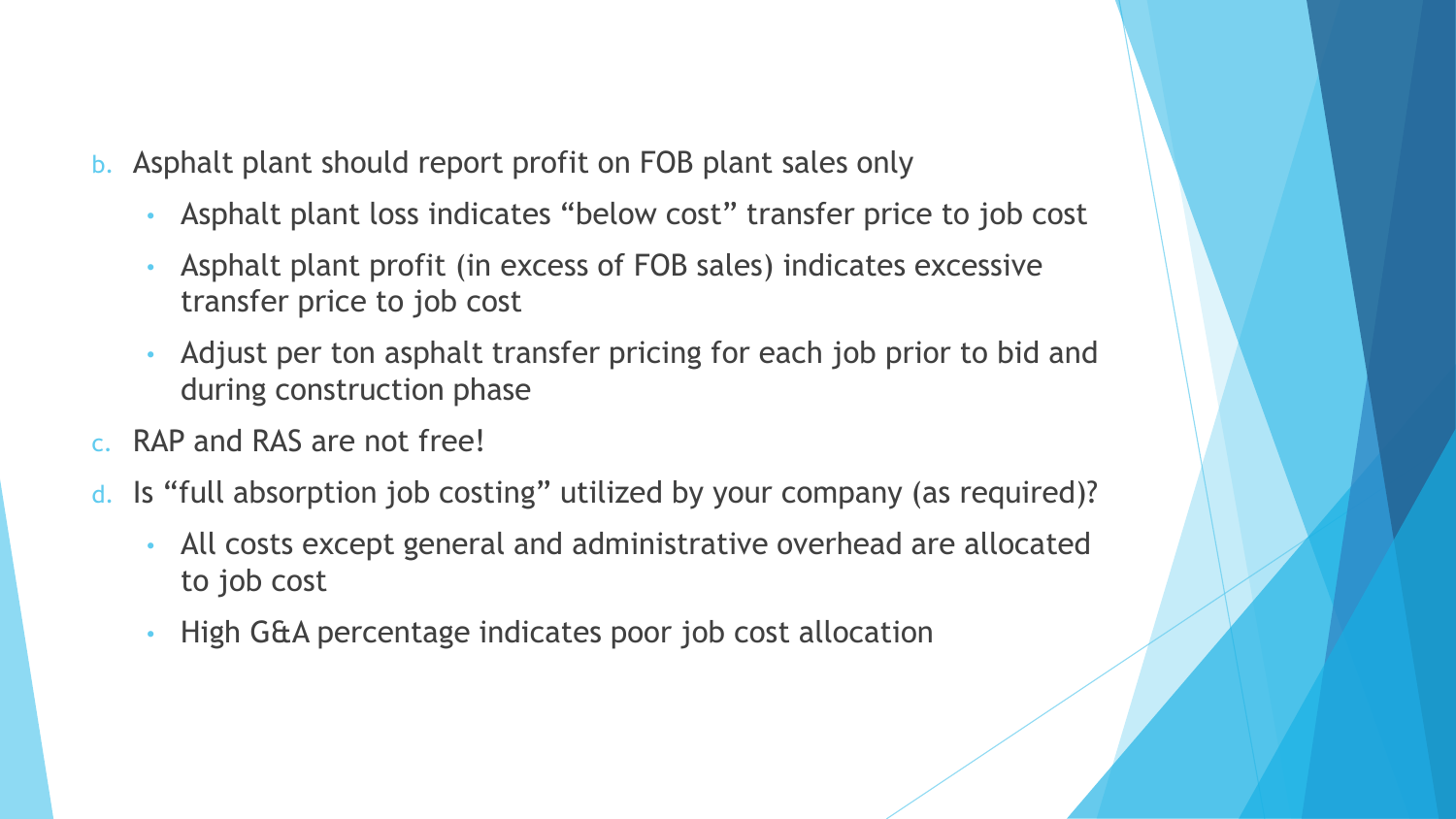- e. Many contractors erroneously omit these job cost allocations:
	- Unallocated equipment costs due to low internal rental rates or incorrect hourly usage reports
	- Shop costs and overhead (not fully covered by hourly equipment rates)
	- Insurance costs (should be in labor burden rates)
	- Technology and computer costs (job management, bidding, software, etc.)
	- Human resources HR department for recruiting, training and retaining employees
	- Payroll compliance costs EEO, safety, retirement plan, field labor reporting, healthcare, etc.
	- Legal costs associated with job management issues
	- Subcontractor compliance, management and payment process
	- Project management and general superintendent compensation, bonuses and benefits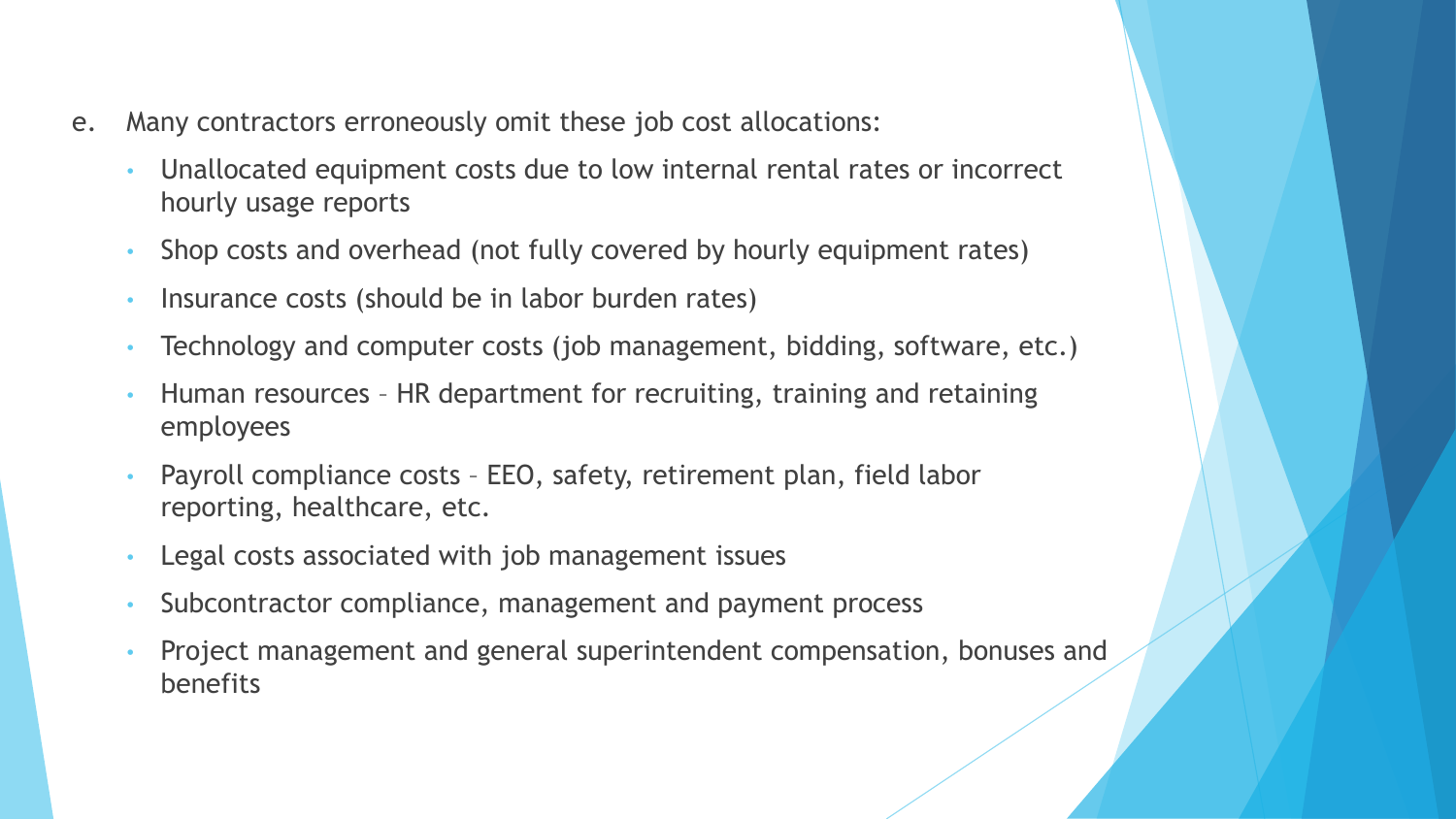7. Review & Implement Internal Controls – to control costs, improve revenue & maximize profits

- a. Manage labor costs
	- Utilize electronic daily time sheets and field reporting
	- Eliminate 10-10-10-10-10 labor cost waste and fraud
	- Consider thumb or facial recognition technology
	- Weekly time sheets cost money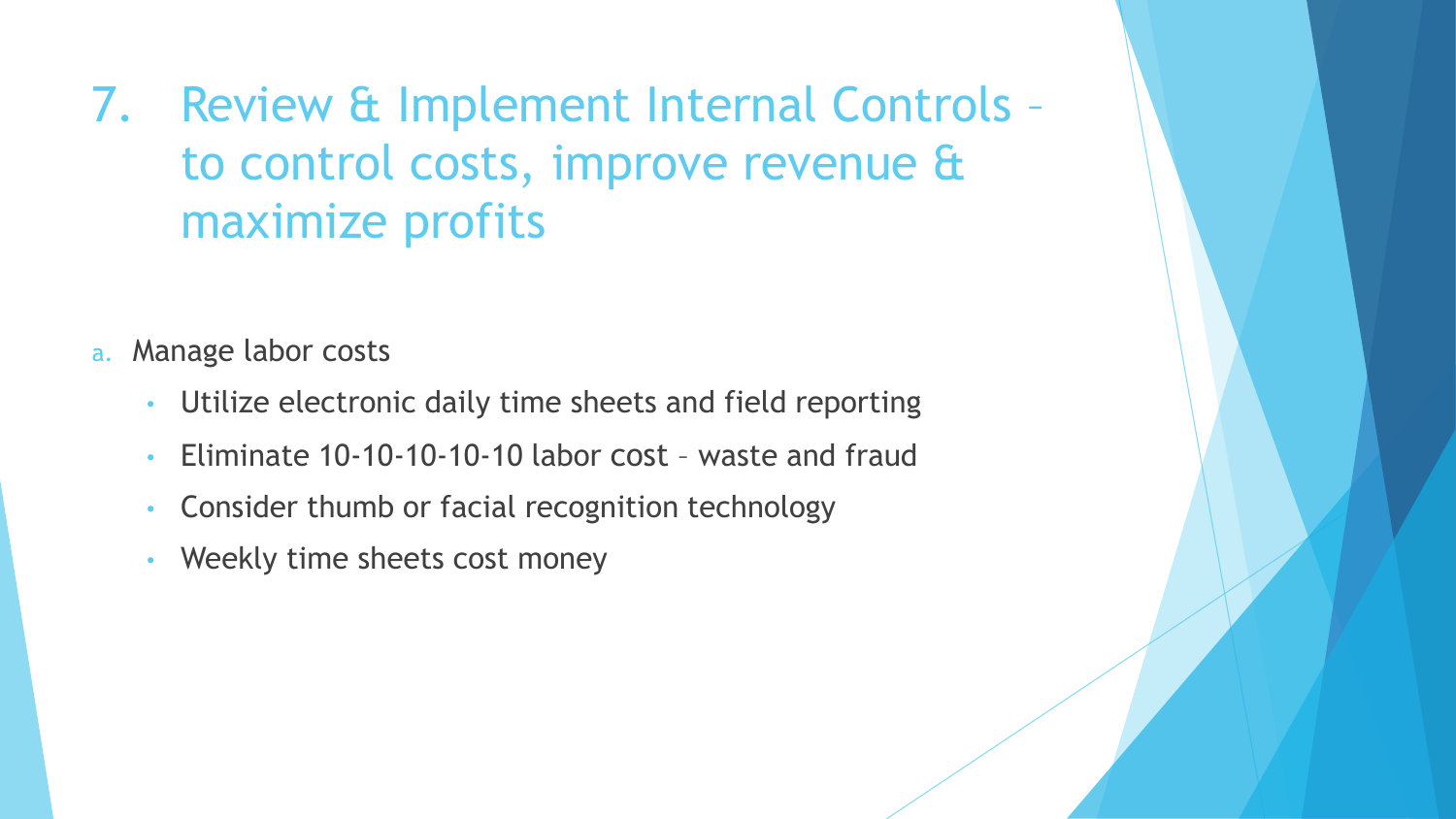- b. Manage subcontractors
	- Run credit report annually on all subcontractors
	- If bond is waived, obtain audited or reviewed financial statement
	- Bond major subcontractors without exception
		- ➢ Verify validity of bonds with agent (and insurance certificate)
	- Scrutinize subcontractor quotes that are significantly low
	- Be concerned about subcontractor's exposure to price increase
	- Set up monthly email verification system with sub suppliers to verify payment – offer to joint check for past due amounts
	- **Implement DBE compliance procedures and provide adequate training to project managers**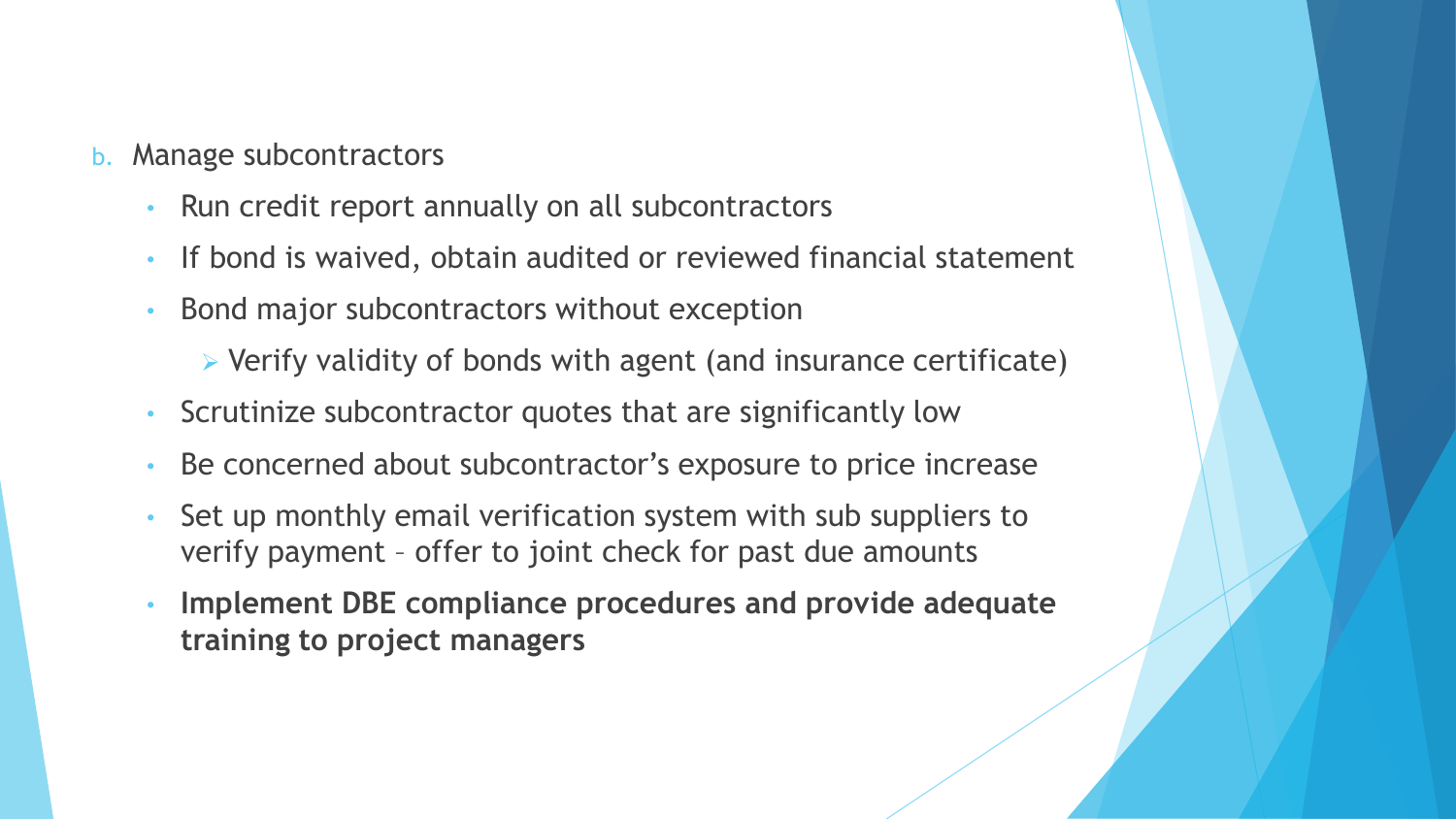#### 8. Beef Up Bidding & Estimating Controls

- a. Bid smarter: set minimum gross profit goals; know your actual costs
	- **Realize you are a "market maker"**  the lower you bid, the lower your competitor will bid to catch you
	- Is the problem with bid prices *"staring at you in the mirror"?*
	- Prepare detailed bid spread analysis each quarter. Compare bid spread amounts to final fade/gain.
		- ➢ Create standard bid spread alert amounts
		- $\triangleright$  Greater than 10% re-bid to look for error
- b. "Cheap Seat Idea": Calculate average bid spread over prior 2 years; consider addition of 50% average bid spread to lump sum item (mobilization)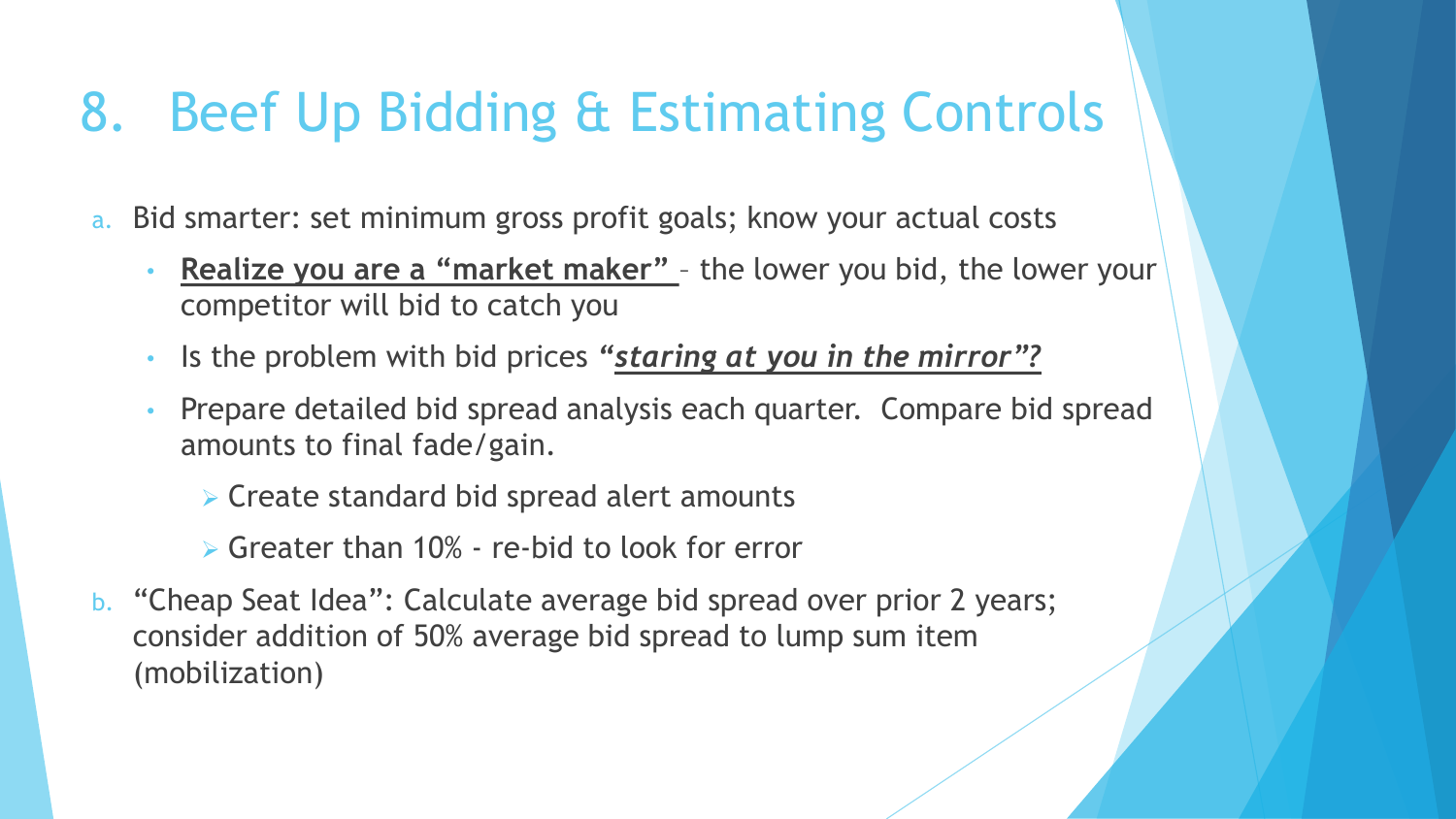- c. Review internal controls over estimators
	- Are three quotes obtained and documented?
	- Can subcontractor bond the job? Determined before using them?
	- Be skeptical of estimator/supplier/sub relationships scrutinize perks
- d. Implement "war room" bidding process and mentality
	- **Resist last minute bid cut based on a "whim"**
	- Lock down no cell phones, monitor email until after bid time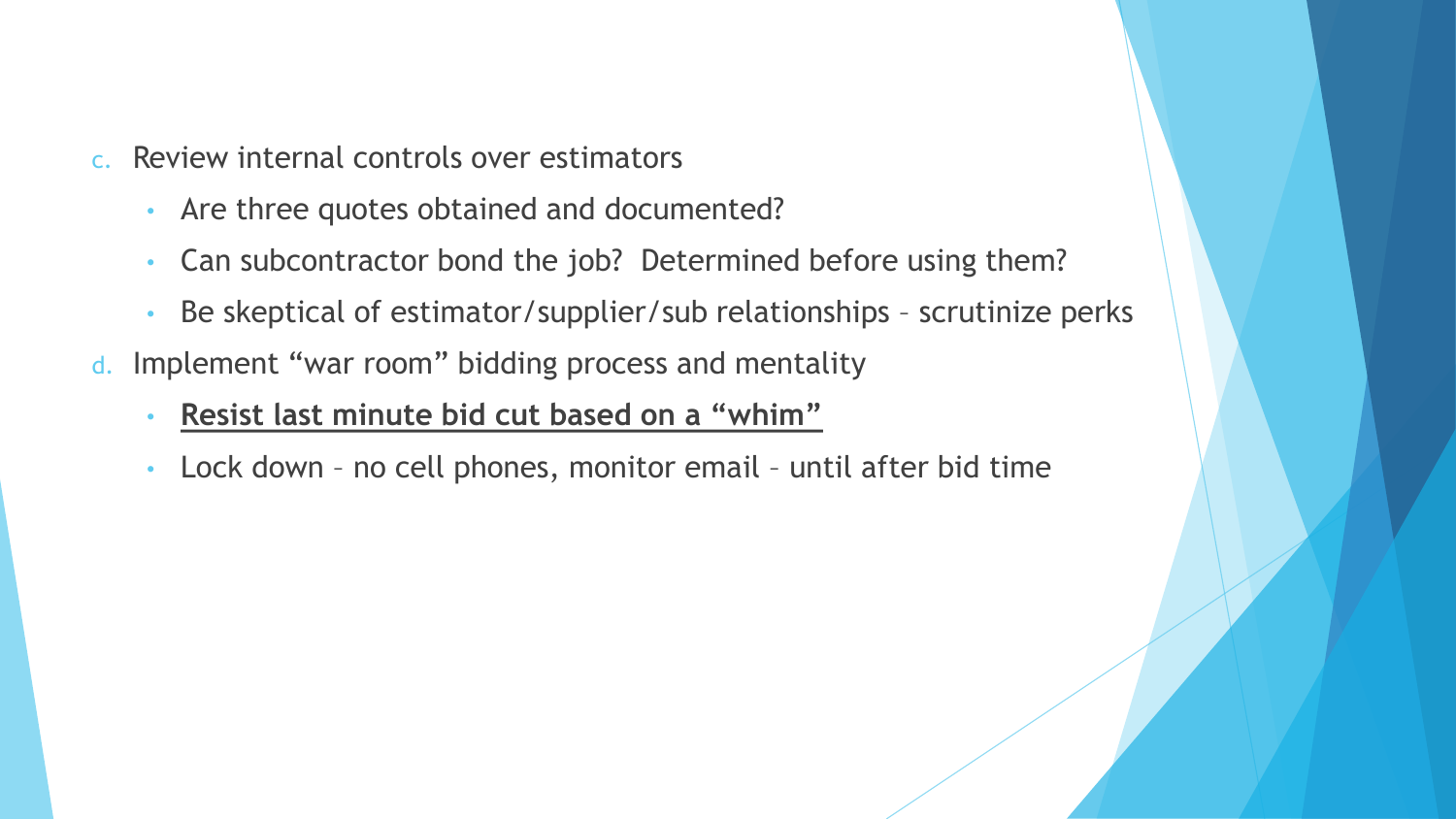### 9. Have Annual Meeting with Surety, Lenders & Key Advisors

- a. Invest time to develop banking and bonding relationship
- b. Review audited financial statements and 1st quarter results
- c. Review and discuss budget for upcoming year
- d. Review and discuss backlog, upcoming bids, equipment needs, key personnel, acquisition opportunities
- e. Discuss continuity / succession plan and other strategies
- f. Listen to input and advice from surety and lenders they want to loan you money and provide bonding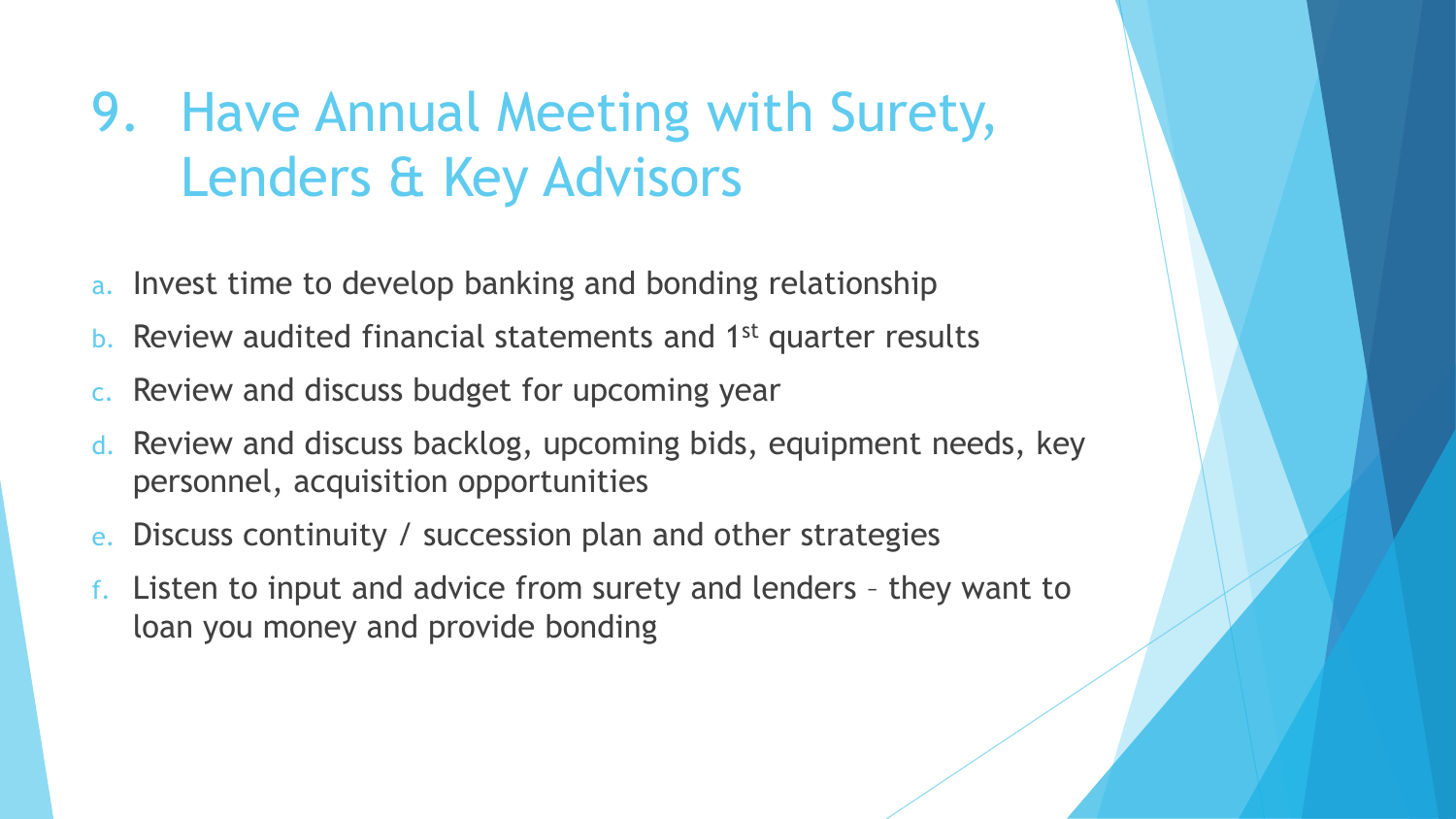#### 10. Become Recession Proof

- a. Discontinue loans to related parties, outside businesses and employees
- b. Stick with your core business not a good time for a "restaurant" investment – marinas, hunting lodges, race cars, race horses, gold mines, multiple spouses, etc.
- c. Don't sign bonds for other contractors **Period**
	- The professionals said NO
	- **In effect, using a "non-bondable" subcontractor is "same as"**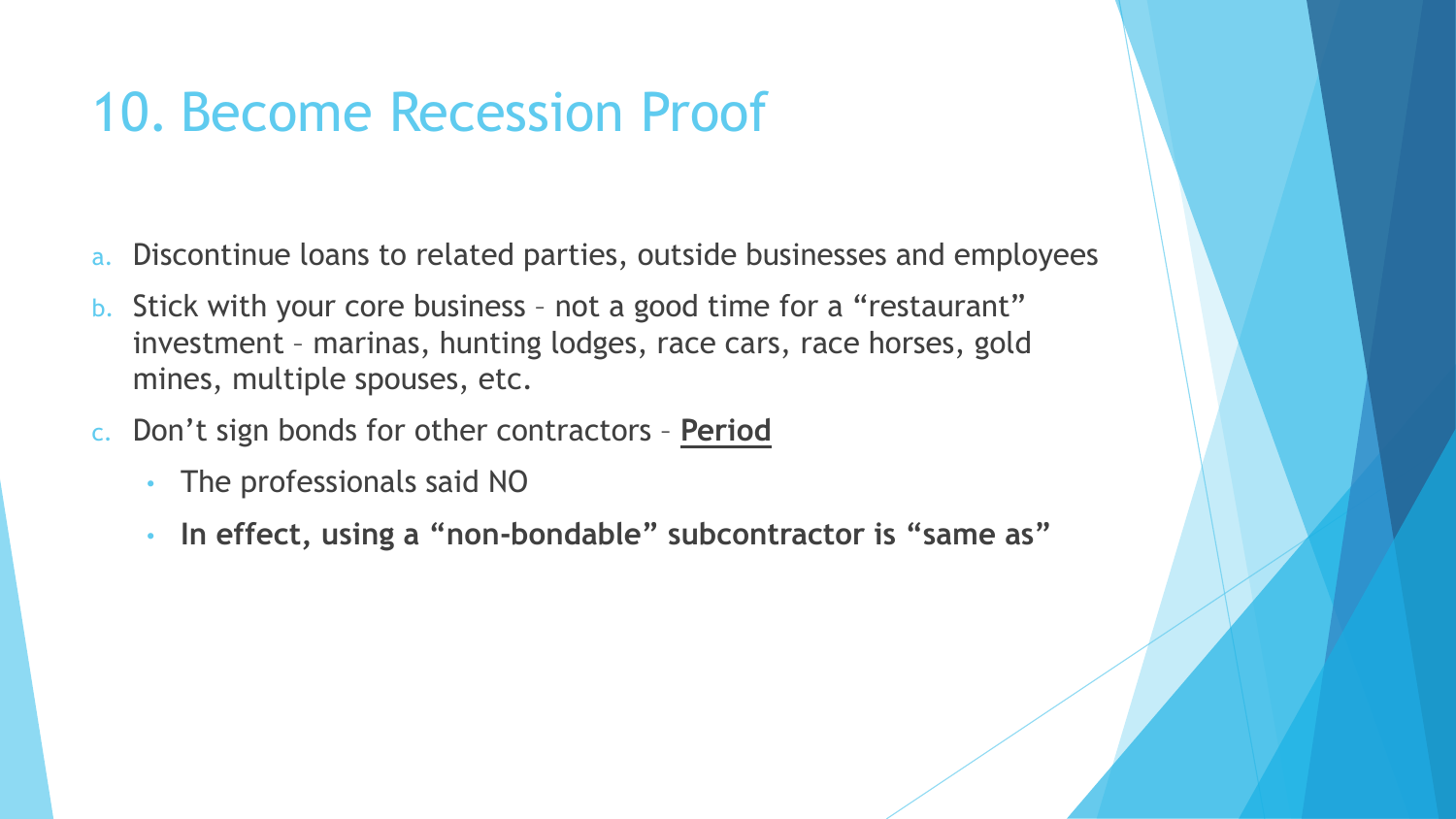- d. Be content with less volume if bid margins are tight
	- *"Profit thrills, but bad revenue kills"*
	- **Learn to say "no" to prime contractors/owners asking for a bid cut**
	- **Don't be slow to cut overhead and costs**
- e. Take care of key employees your most valuable asset
- Develop a recession proof balance sheet:
	- **Cash will always be King – maintain excess cash of 10% of annual revenue**
	- **Get debt under 30% of equity**
	- **No under-billings**
	- **Over billings of 5% of backlog**
	- **No bad receivables and obsolete inventories**
	- **"Dry powder" to be a buyer during down economy**